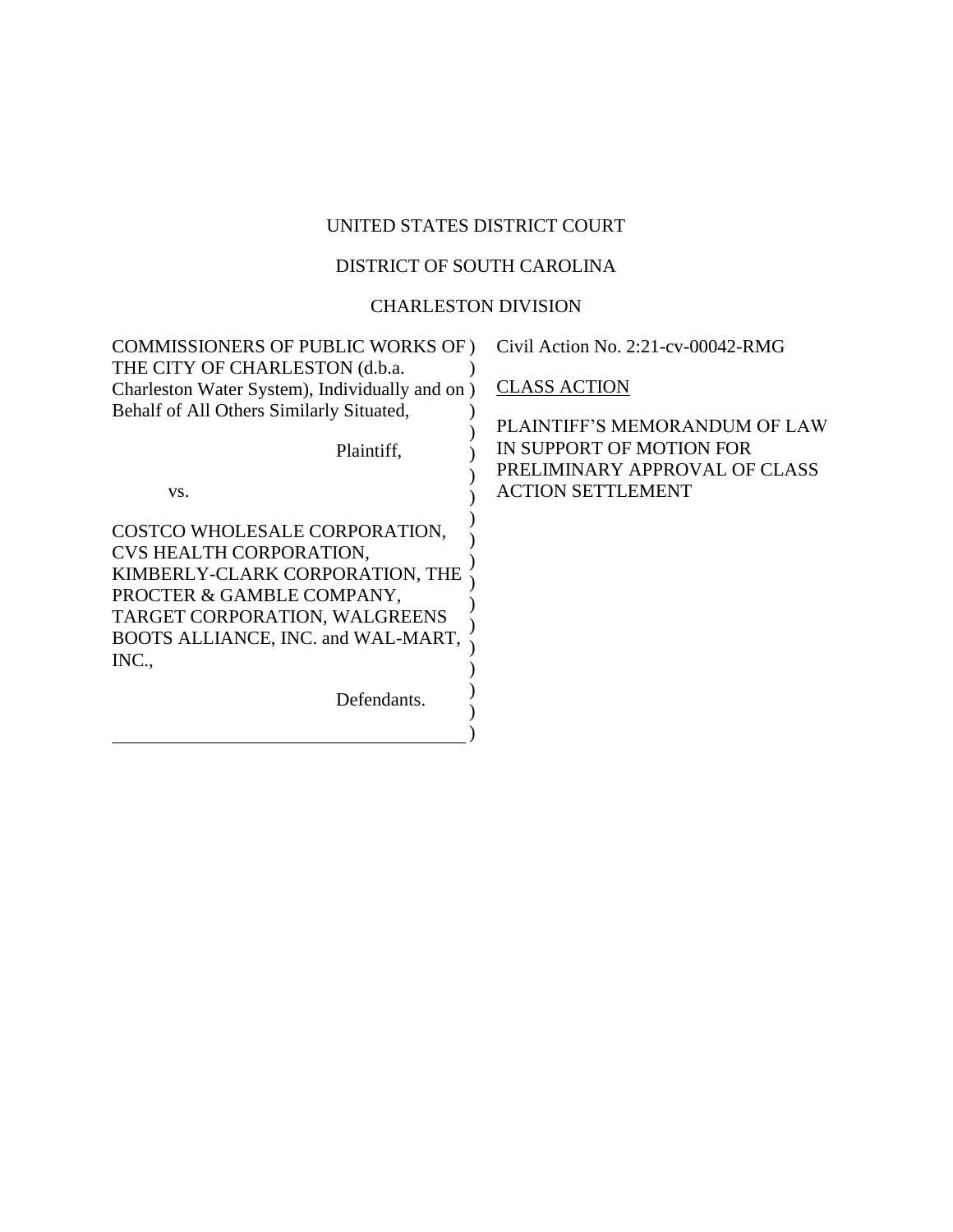### **TABLE OF CONTENTS**

|      |           |    |    |                                                                    | Page |
|------|-----------|----|----|--------------------------------------------------------------------|------|
| I.   |           |    |    |                                                                    |      |
| Π.   |           |    |    |                                                                    |      |
|      | A.        |    |    |                                                                    |      |
|      | <b>B.</b> |    |    |                                                                    |      |
| III. |           |    |    |                                                                    |      |
|      | A.        |    |    |                                                                    |      |
|      | <b>B.</b> |    |    |                                                                    |      |
|      | $C$ .     |    |    |                                                                    |      |
|      |           | 1. |    |                                                                    |      |
|      |           | 2. |    | The Settlement Is Adequate in Light of the Costs, Risks, and Delay |      |
|      |           | 3. |    |                                                                    |      |
|      |           |    | a. | Plaintiff and Class Counsel Have Adequately Represented            |      |
|      |           |    | b. | The Proposed Method of Distributing Relief to the                  |      |
|      |           |    | c. |                                                                    |      |
|      |           |    | d. | The Settling Parties Have No Other Agreements 15                   |      |
|      |           |    | e. |                                                                    |      |
| IV.  |           |    |    | PROPOSED PLAN OF NOTICE TO THE SETTLEMENT CLASS16                  |      |
| V.   |           |    |    | CERTIFICATION OF THE SETTLEMENT CLASS IS APPROPRIATE17             |      |
|      | A.        |    |    |                                                                    |      |
|      |           | 1. |    |                                                                    |      |
|      |           | 2. |    |                                                                    |      |
|      |           | 3. |    |                                                                    |      |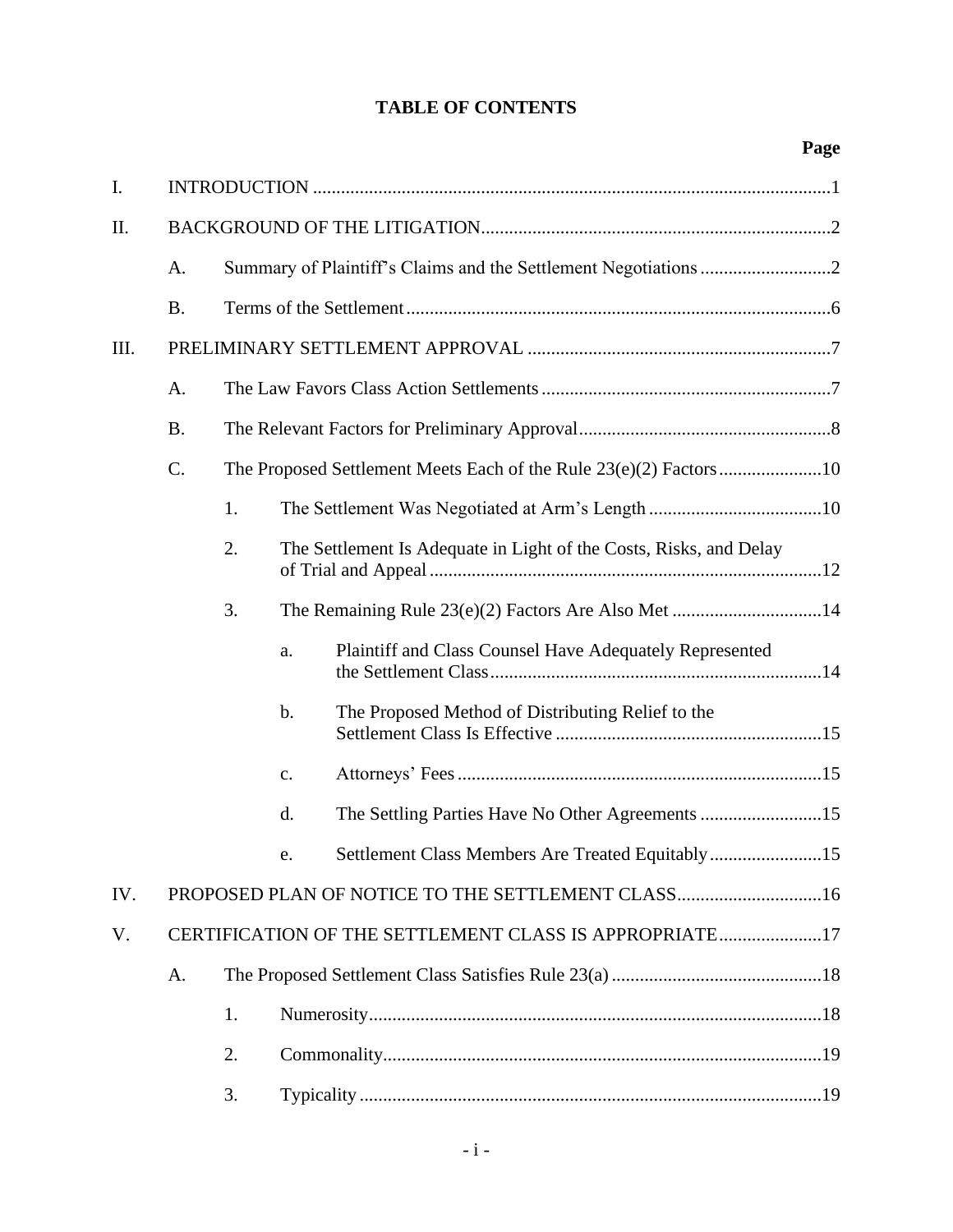# Page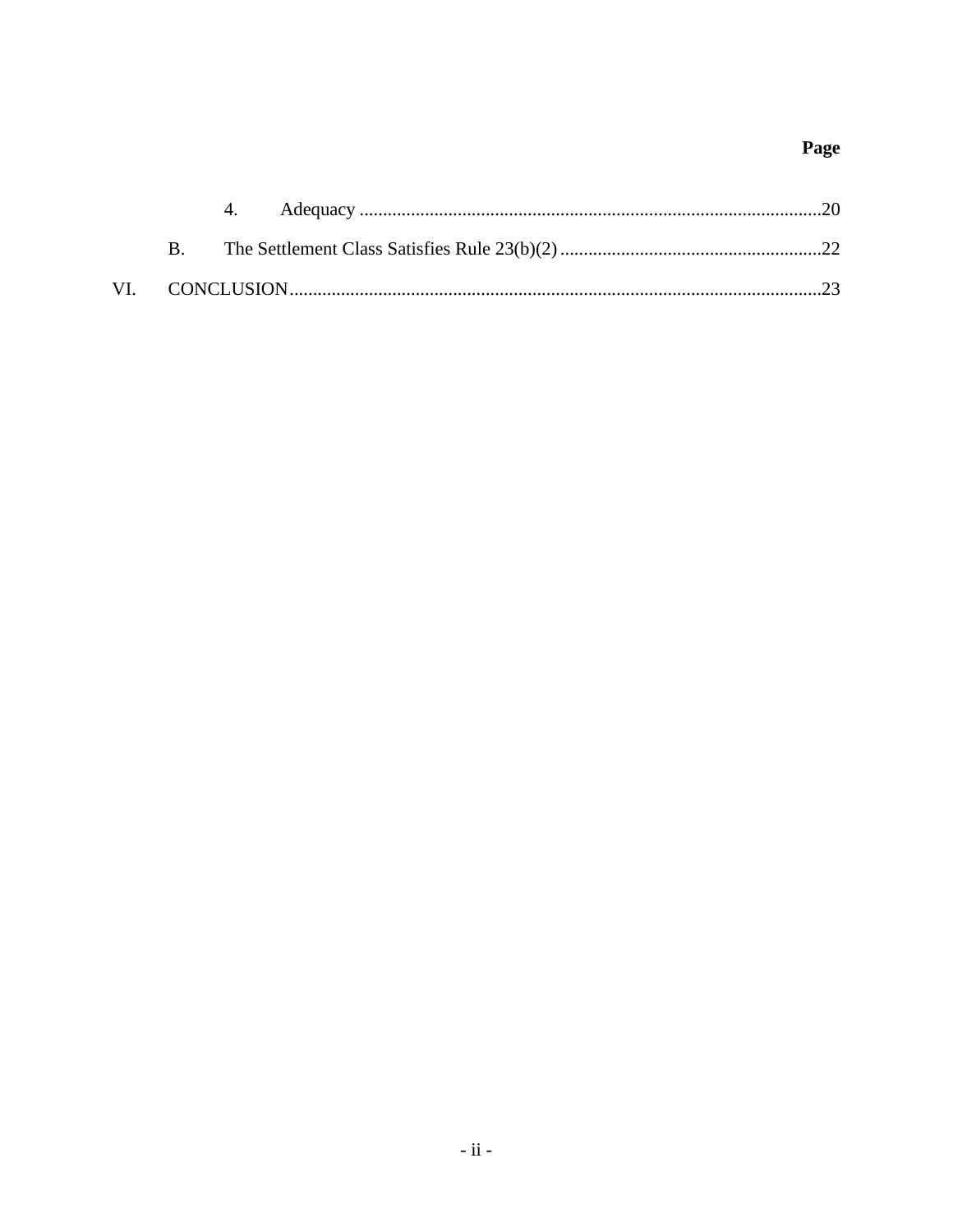# **TABLE OF AUTHORITIES**

## **CASES**

| Ballard v. Blue Shield of S.W. Va., Inc.,                                                                                                                                                        |
|--------------------------------------------------------------------------------------------------------------------------------------------------------------------------------------------------|
| Beaulieu v. EQ Indus. Servs., Inc.,<br>No. 5:06-cv-00400BR, 2009 WL 2208131                                                                                                                      |
| Berry v. LexisNexis Risk & Info. Analytics Grp., Inc.,<br>No. 3:11-cv-754, 2014 WL 4403524 (E.D. Va. Sept. 5, 2014)<br>aff'd sub nom., Berry v. Schulman, 807 F.3d 600 (4th Cir. 2015)10, 19, 22 |
| Brady v. Thurston Motor Lines,                                                                                                                                                                   |
| Calderon v. GEICO Gen. Ins. Co.,                                                                                                                                                                 |
| Case v. French Quarter III LLC,<br>No. 2:12-cv-02518-DCN, 2015 WL 12851717                                                                                                                       |
| Clark v. Duke Univ.,<br>No. 1:16-cv-1044, 2019 WL 2588029                                                                                                                                        |
| Comcast Corp. v. Behrend,                                                                                                                                                                        |
| Cotton v. Hinton,                                                                                                                                                                                |
| Covarrubias v. Captain Charlie's Seafood, Inc.,<br>No. 2:10-cv-10-F, 2011 WL 2690531                                                                                                             |
| Crandell v. U.S.,                                                                                                                                                                                |
| Deiter v. Microsoft Corp.,                                                                                                                                                                       |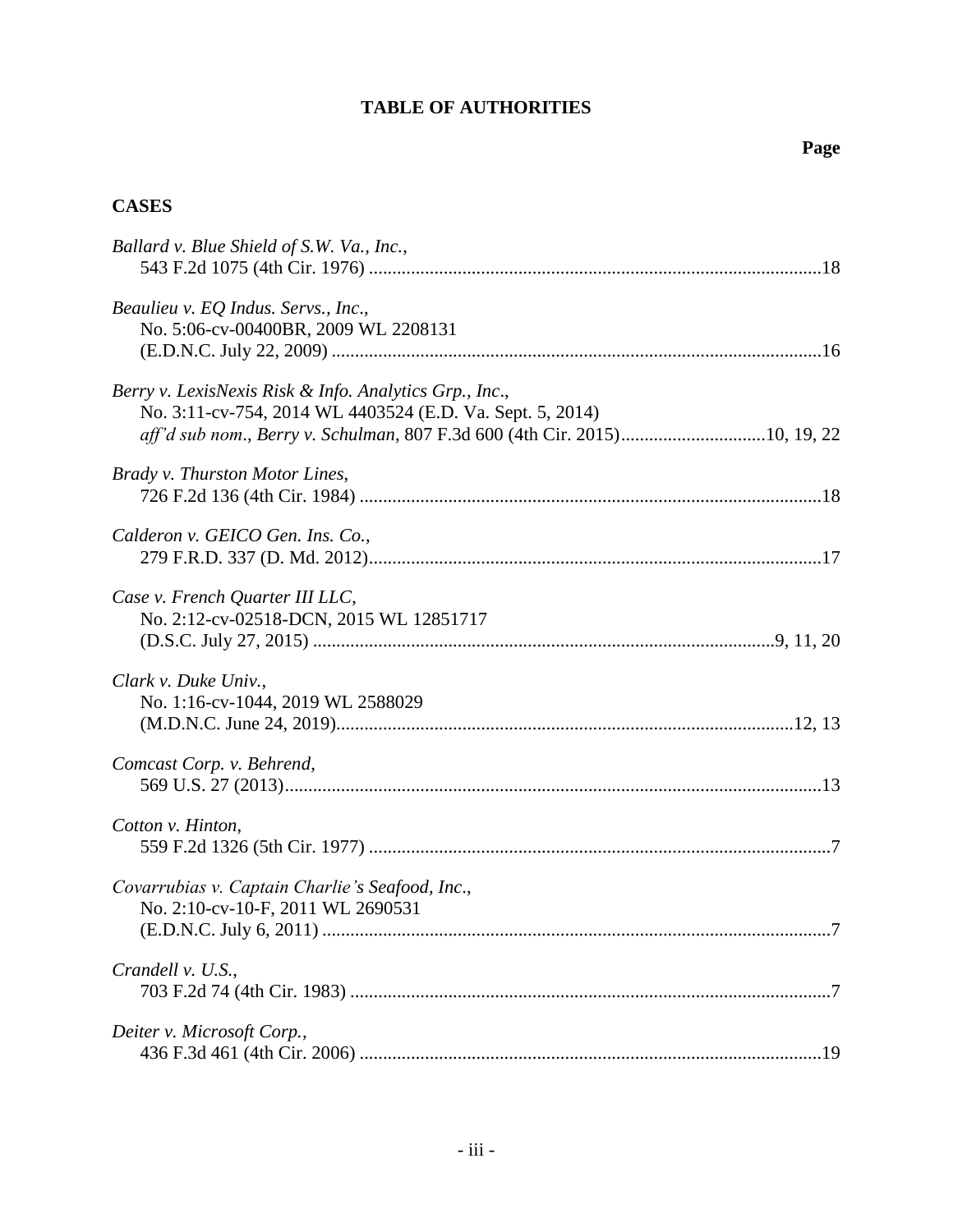| Gaston v. LexisNexis Risk Sols. Inc.,<br>No. 5:16-cv-0009-KDB-DCK, 2021 WL 244807 |
|-----------------------------------------------------------------------------------|
| Grunin v. Int'l House of Pancakes,                                                |
| Gunnells v. Healthplan Servs., Inc.,                                              |
| Horton v. Merrill Lynch, Pierce, Fenner & Smith, Inc.,                            |
| In re Checking Acct. Overdraft Litig.,                                            |
| In re Jiffy Lube Sec. Litig.,                                                     |
| In re NeuStar, Inc. Sec. Litig.,<br>No. 1:14cv885, 2015 WL 5674798                |
| Kurtz v. Kimberly-Clark Corp.,                                                    |
| Mashburn v. Nat'l Healthcare, Inc.,                                               |
| Olden v. LaFarge Corp.,<br>203 F.R.D. 254 (E.D. Mich. 2001)                       |
| Owens v. Metro. Life Ins. Co.,                                                    |
| Reed v. Big Water Resort, LLC,<br>No. 2:14-cv-01583-DCN, 2016 WL 7438449          |
| Rowe v. E.I. Dupont De Nemours & Co.,                                             |
| S.C. Nat'l Bank v. Stone,                                                         |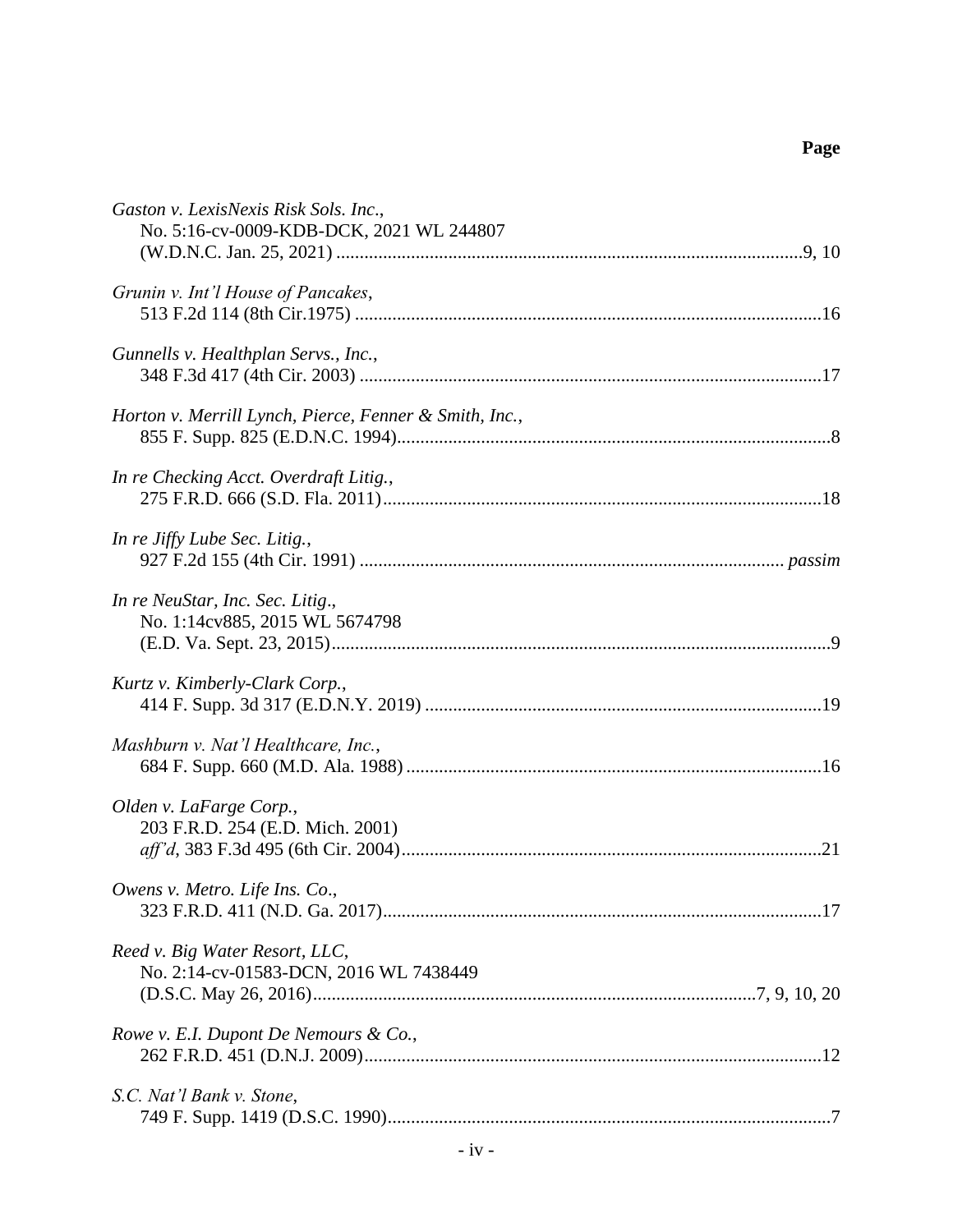Page

| Sims v. BB&T Corp.,                      |    |
|------------------------------------------|----|
| No. 1:15-cv-732, 2019 WL 1995314         |    |
|                                          |    |
| Thorn v. Jefferson-Pilot Life Ins., Co., |    |
|                                          | 15 |
| Wal-Mart Stores, Inc. v. Dukes,          |    |
|                                          | 22 |
| Williams v. Henderson,                   |    |
|                                          |    |

# STATUTES, RULES AND REGULATIONS

| Federal Rule of Civil Procedure |  |
|---------------------------------|--|
|                                 |  |
|                                 |  |
|                                 |  |
|                                 |  |
|                                 |  |
|                                 |  |
|                                 |  |
|                                 |  |
|                                 |  |
|                                 |  |
|                                 |  |
|                                 |  |
|                                 |  |
|                                 |  |
|                                 |  |
|                                 |  |
|                                 |  |
|                                 |  |
|                                 |  |
|                                 |  |
|                                 |  |
|                                 |  |
|                                 |  |
|                                 |  |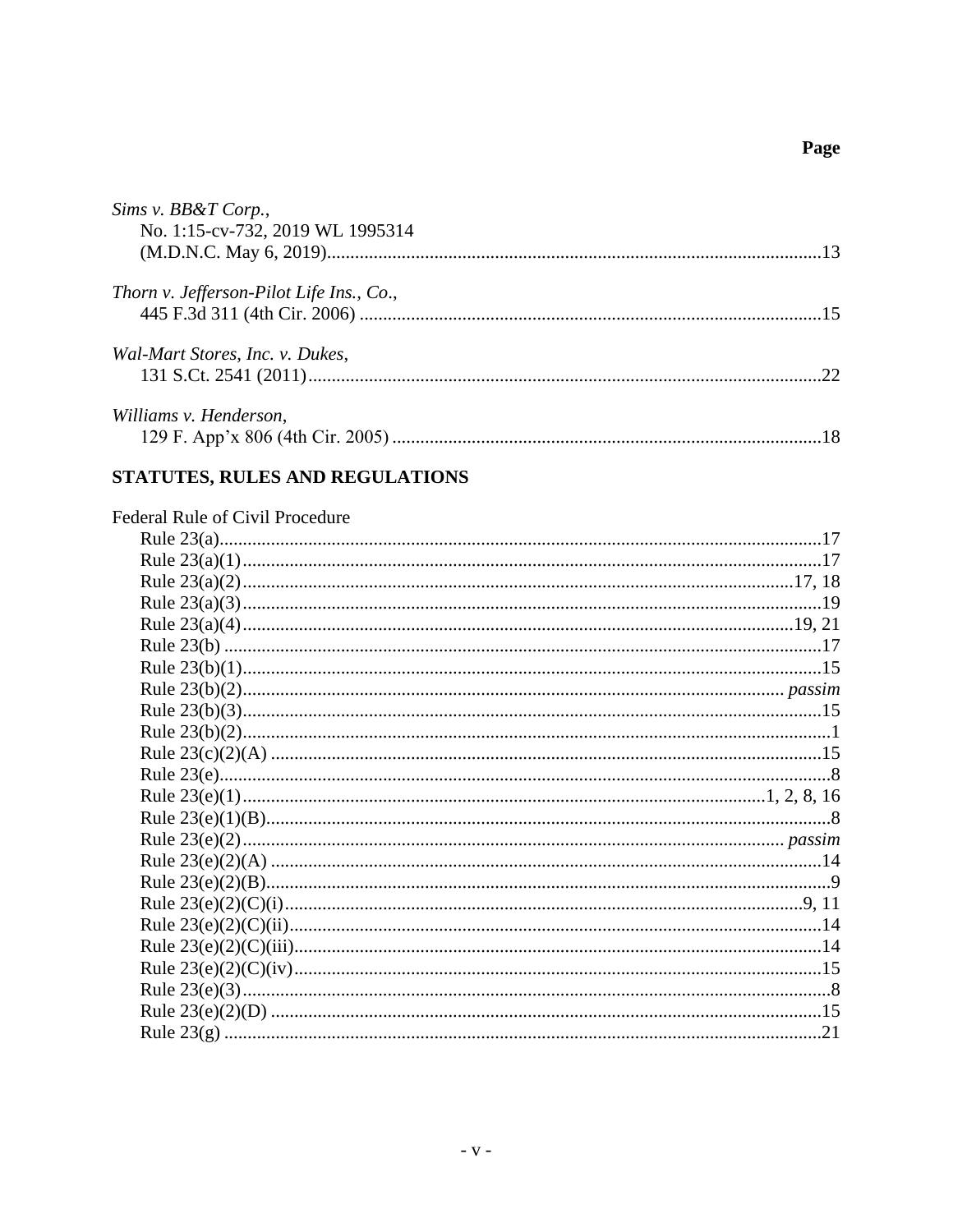## **SECONDARY AUTHORITIES**

| Andrew Brown, Charleston Water System sues manufacturers, retailers, over 'flushable' toilet<br>wipes, THE POST AND COURIER (Jan. 8, 2021),                                                                                                              |
|----------------------------------------------------------------------------------------------------------------------------------------------------------------------------------------------------------------------------------------------------------|
| https://www.postandcourier.com/business/charleston-water-system-sues-manufacturers-<br>retailers-over-flushable-toilet-wipes/article_99b29254-51c5-11eb-b7fa-eb9a98184e11.html<br>.20                                                                    |
| Guidelines for Assessing the Flushability of Disposable Nonwoven Products, INDA & EDANA<br>(May 2018), https://www.edana.org/docs/default-source/product-stewardship/guidelines-for-<br>assessing-the-flushability-of-disposable-nonwoven-products-ed-4- |
|                                                                                                                                                                                                                                                          |
| Publicly Available Specification (PAS) 3:2020 Disintegration Test Methods - Slosh Box,<br>INTERNATIONAL WATER SERVICES FLUSHABILITY GROUP (Dec. 2020),                                                                                                   |
| https://www.iwsfg.org/wp-content/uploads/2021/02/2020-IWSFG-PAS-3-Slosh-Box-                                                                                                                                                                             |
| U.S. Wastewater Treatment, UNIVERSITY OF MICHIGAN CENTER FOR SUSTAINABLE SYSTEMS<br>(Oct. 2020), http://css.umich.edu/factsheets/us-wastewater-treatment-factsheet18                                                                                     |
| What Not to Flush, CHARLESTON WATER SYSTEM, http://charlestonwater.com/361/What-Not-to-<br>.20                                                                                                                                                           |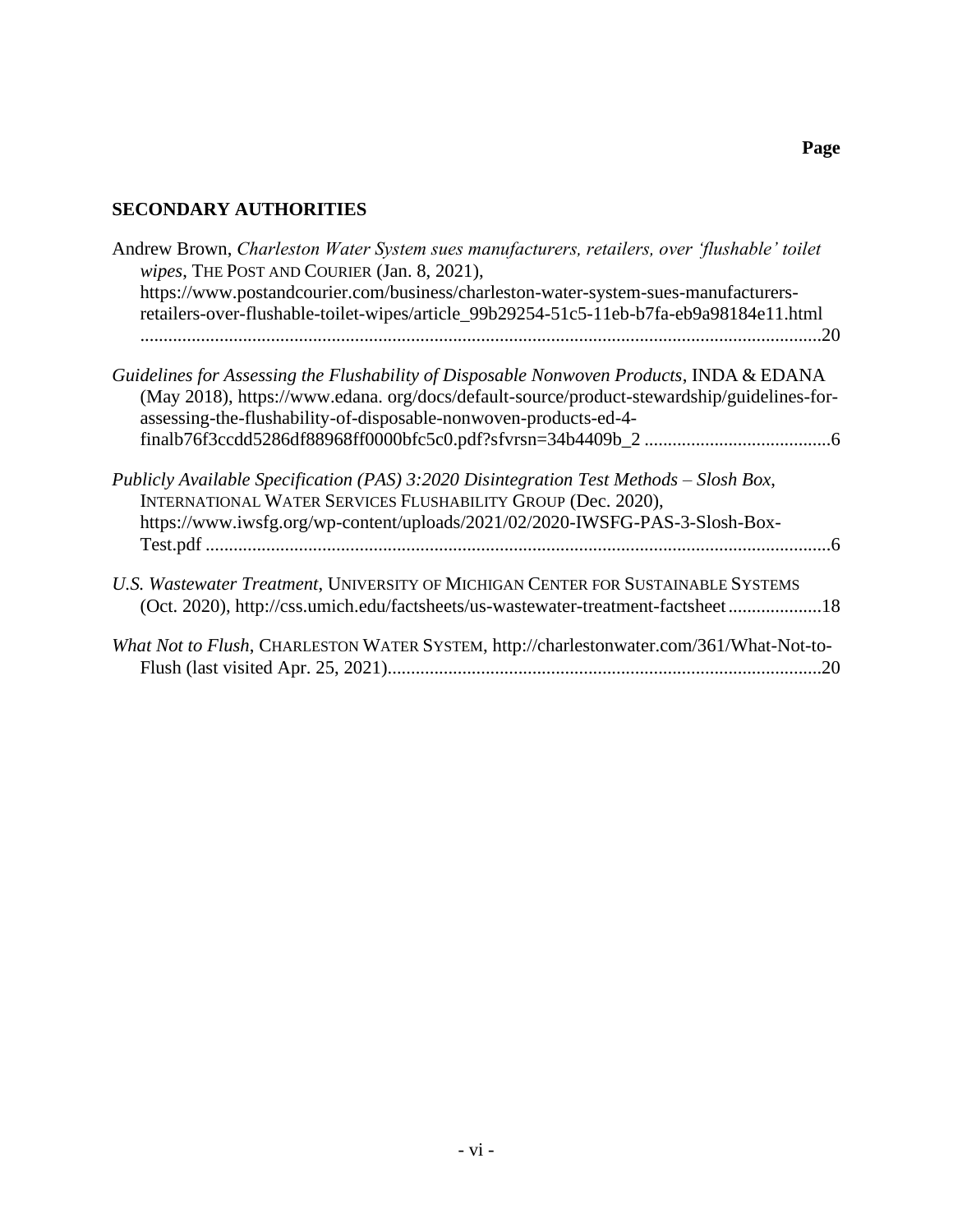Representative plaintiff, the Commissioners of Public Works of the City of Charleston (d.b.a. "Charleston Water System") ("Plaintiff"), submits this memorandum of law in support of its motion for preliminary approval of the proposed Settlement.<sup>1</sup> The terms of the Settlement are set forth in the Settlement Agreement between Plaintiff and defendant Kimberly-Clark Corporation ("Kimberly-Clark" or "Defendant").

#### **I. INTRODUCTION**

The Settlement provides significant injunctive relief – including a first-ever commitment by a flushable wipes manufacturer to meet a national municipal wastewater industry flushability standard and industry-leading labeling improvements – to resolve all of Plaintiff's Released Claims against Defendant during the Settlement Class Period. The Settlement is the result of extensive arm's-length negotiations between Class Counsel and Defense Counsel that began well before the Action was filed. Plaintiff and Class Counsel believe that the Settlement, discussed in greater detail herein, presents a highly beneficial result for the Settlement Class in the face of substantial uncertainty.

<span id="page-7-0"></span>In determining whether preliminary approval is warranted, the issue before the Court is whether the Court will likely be able to approve the Settlement under Rule  $23(e)(2)$  and certify the Settlement Class for purposes of settlement and entering a judgment. Fed. R. Civ. P. 23(e)(1). The Settlement satisfies each of the elements of Rule 23(e)(2) as well as the factors set forth in *In re Jiffy Lube Securities Litigation*, 927 F.2d 155 (4th Cir. 1991). Accordingly, notice of the Settlement should be given to Settlement Class Members, and a hearing scheduled to consider final settlement approval.

<sup>&</sup>lt;sup>1</sup> Capitalized terms not defined herein are defined in the Stipulation of Settlement ("Settlement Agreement"), dated April 21, 2021. Citations and internal quotations are omitted and emphasis is added throughout unless otherwise noted. A proposed order granting the relief requested herein (the "Notice Order") is attached to the Settlement Agreement, filed herewith, as Exhibit D.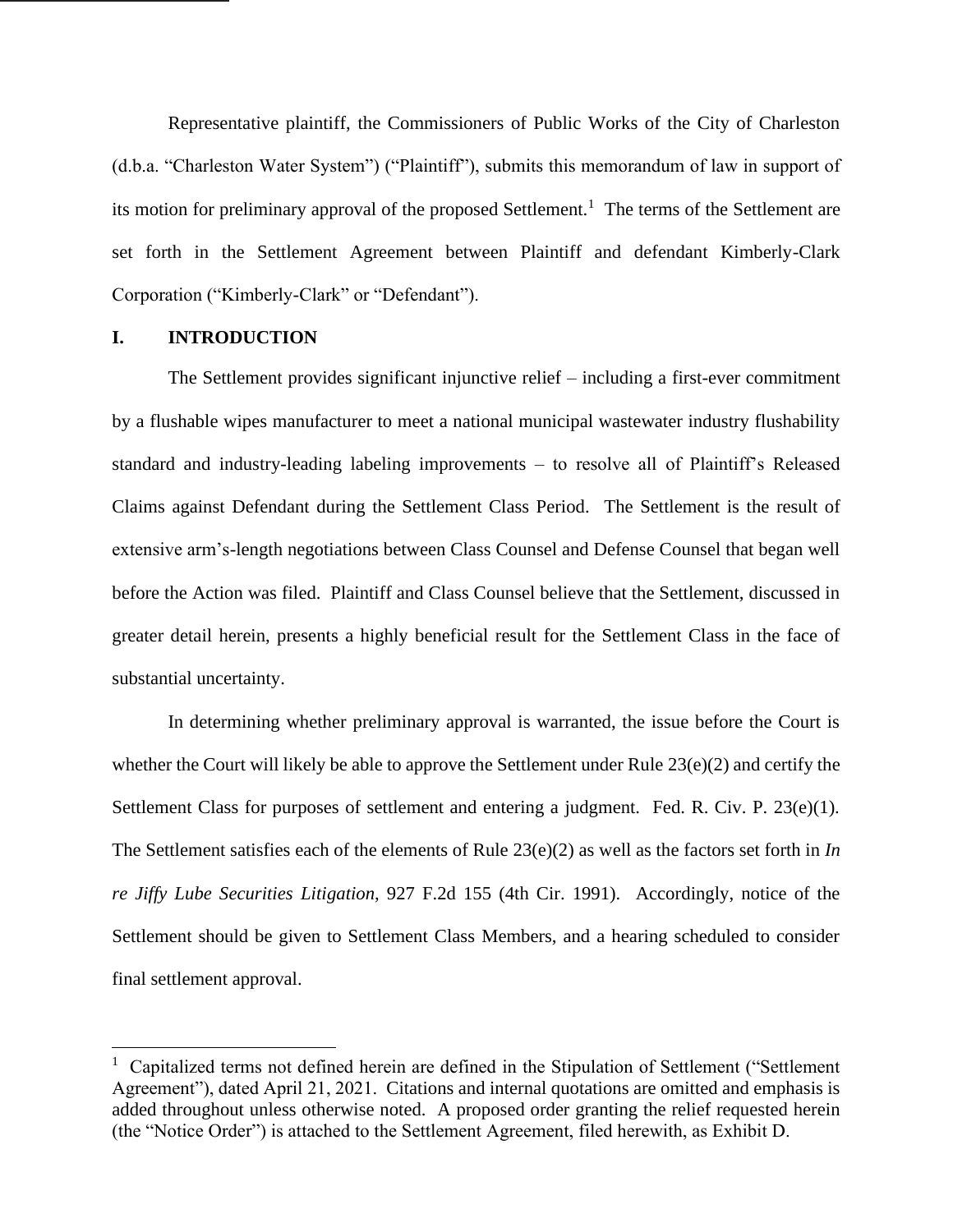Because the Settlement meets the foregoing criteria and is well within the range of what might be approved as fair, reasonable, and adequate, Plaintiff asks this Court to enter an Order: (1) granting preliminary approval of the Settlement; (2) certifying a Rule 23(b)(2) class for settlement purposes; (3) appointing Plaintiff as Class representative; (4) appointing Robbins Geller Rudman & Dowd LLP ("Robbins Geller") and AquaLaw PLC ("AquaLaw") as Class Counsel; (5) approving the Settling Parties' proposed form and method of giving notice of pendency of the Settlement to the Settlement Class under Federal Rule of Civil Procedure  $32(e)(1)$ ; and (6) scheduling a Settlement hearing for final approval of the Settlement and Class Counsel's application for an award of attorneys' fees and expenses incurred in representing the Settlement Class.

#### **II. BACKGROUND OF THE LITIGATION**

#### **A. Summary of Plaintiff's Claims and the Settlement Negotiations**

Plaintiff brought this putative class action on January 6, 2021, ECF No. 1, on behalf of all entities that own and/or operate sewage or wastewater conveyance and treatment systems, including municipalities, authorities and wastewater districts (sewage treatment plant, or "STP Operators") in the United States whose systems were in operation between January 6, 2018 and the date of preliminary approval ("Settlement Class" and the "Settlement Class Period"). Defendants are the settling Defendant Kimberly-Clark and additional non-settling defendants Costco Wholesale Corporation, CVS Health Corporation, The Procter & Gamble Company, Target Corporation, Walgreens Boots Alliance, Inc. and Wal-Mart, Inc. ("Non-Settling Defendants") (together with Kimberly-Clark, "Defendants"). Plaintiff alleges that Defendants' deceptive, improper, or unlawful conduct in the design, marketing, manufacturing, distribution, and/or sale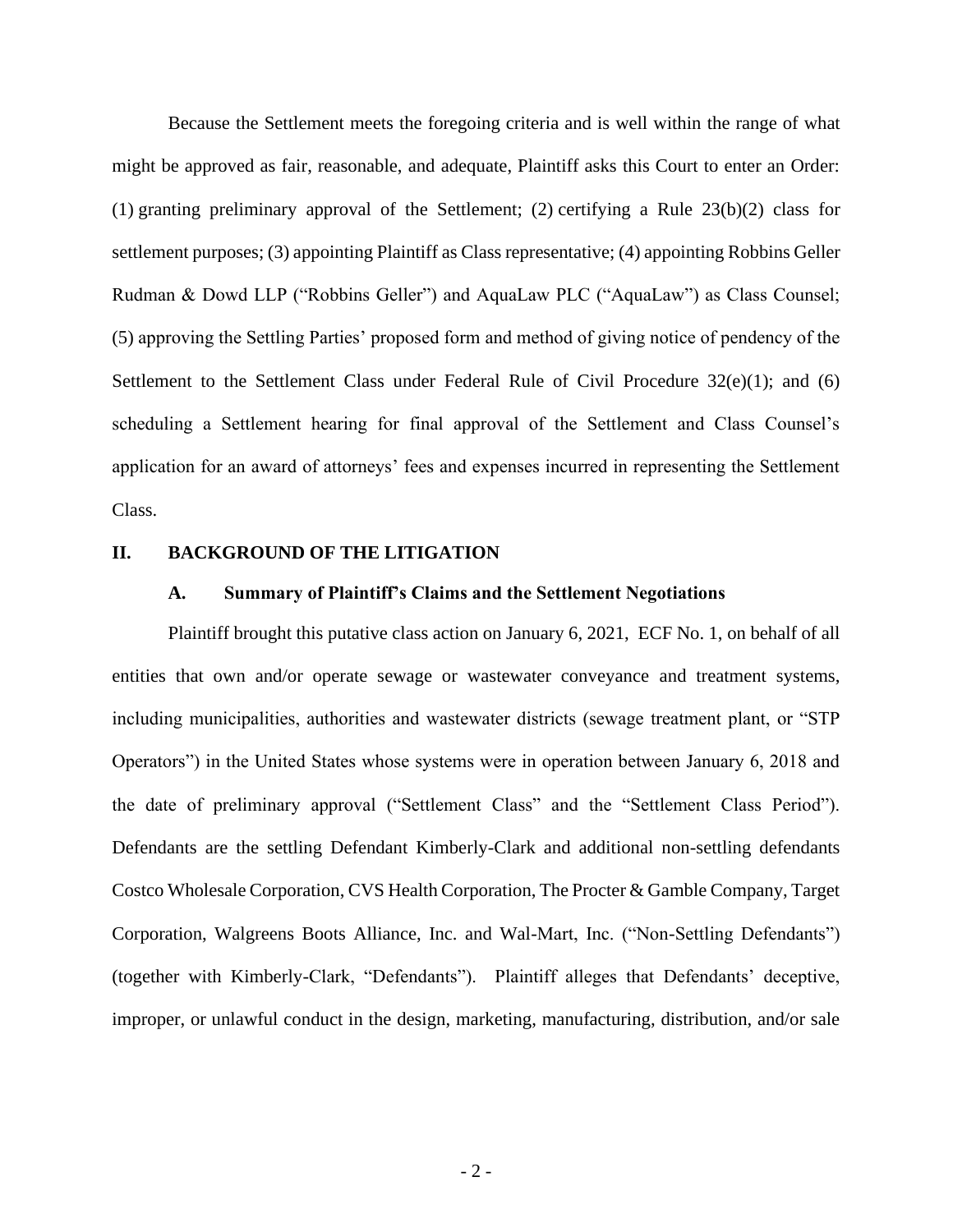of flushable wipes caused recurring property damage, thus constituting nuisance, trespass, defective design, failure to warn and negligence.  $\P$ [137-180.<sup>2</sup>

In the Complaint, Plaintiff alleges that Defendants' Cottonelle-branded flushable wipes (the "Product")<sup>3</sup> are unsuitable for flushing, making them improperly labeled as "flushable" or "safe for sewer and septic systems." ¶¶28-46. Plaintiff alleges that the Product does not disperse in a sufficiently short amount of time to avoid clogging or other operational problems, as indicated by independent testing and numerous instances of clogs in wastewater systems nationwide, and thus causes ongoing damage to sewer treatment facilities and STP Operators. ¶¶39-92. Plaintiff based its allegations on a thorough factual analysis, based in part on its own experience with multiple clogs containing flushable wipes and tests conducted regarding the inability of flushable wipes to perform as advertised, shedding light on the likelihood of additional future clogs containing flushable wipes. Plaintiff's experience with flushable wipes includes a massive 12 foot-long clog removed from its system in October 2018 (causing over \$140,000 in damage) and another clog in June 2019 (causing approximately \$60,000 in damage). ¶¶50-53.

Class Counsel recognized the strength of Plaintiff's claims and initiated settlement discussions with Defendant well before filing suit, beginning in late 2019. Specifically, in December 2019, Class Counsel informed Defense Counsel that it was preparing to file a putative class action in federal court on behalf of a nationwide class of STP Operators, seeking injunctive relief in connection with several companies' manufacturing, design, marketing and/or sale of

<sup>&</sup>lt;sup>2</sup> The use of "Complaint" refers to Plaintiff's Class Action Complaint, ECF No. 1. Citations to "The use of "flushable wipes" refers to moist wipe products" refers to moist wipe products marketed and labeled as safe to flush, safe for plumbing, safe for sewer and/or septic systems, and/or biodegradable. ¶1.

<sup>&</sup>lt;sup>3</sup> The Product is defined by the Settling Parties as "Kimberly-Clark's Cottonelle-branded flushable wipes manufactured in the United States, including any FreshCare or GentlePlus-branded Cottonelle flushable wipes." Settlement Agreement, ¶1.19.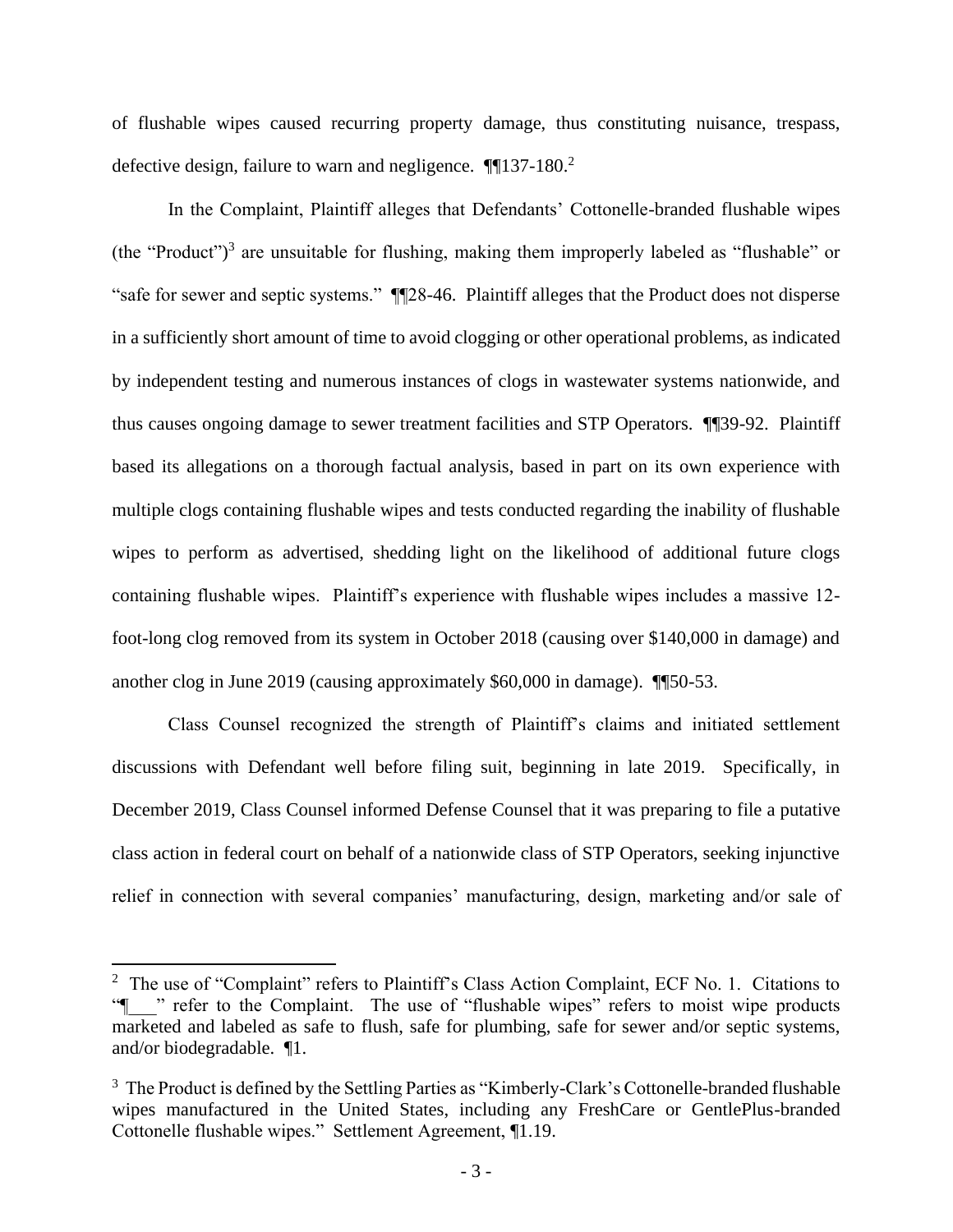flushable wipes, including Kimberly-Clark's Cottonelle-branded flushable wipes (the "Proposed Action"). These discussions, which included some limited information sharing between Plaintiff and Kimberly-Clark, picked up where earlier discussions between counsel for Plaintiff and Kimberly-Clark in *The Preserve at Connetquot Homeowners Association, Inc. v. Costco Wholesale Corporation, et al*., 2:17-cv-07050-JFB-AYS (E.D.N.Y.) left off. In *Preserve*, in which counsel for Plaintiff represented a different STP Operator in a similar class action against the same Defendants here, plaintiff's consultants received testing data from, and conducted testing in coordination with, Kimberly-Clark in December 2018 in connection with settlement discussions. These same consultants – prominent officials in the wastewater industry, including members of the International Water Services Flushability Group ("IWSFG"), a group of water associations, utilities, and professionals focused on flushability – advised Plaintiff here in connection with Plaintiff's investigation and settlement negotiations.

In April 2020, counsel for Plaintiff and Kimberly-Clark began discussing the possibility of resolving the Proposed Action as part of an anticipated mediation in another separate, but related case: *Kurtz v. Kimberly-Clark Corporation, et al*., No. 1:14-cv-01142-PKC-RML (E.D.N.Y.), a certified consumer class action on behalf of New York purchasers of Kimberly-Clark and Costco Wholesale Corporation's flushable wipes. In May 2020, counsel for Plaintiff and Kimberly-Clark set a date for the mediation in *Kurtz* and thereafter continued their discussions about settlement of the Proposed Action in the months and weeks leading up to the mediation. On July 15, 2020, in connection with the mediation, Plaintiff provided Kimberly-Clark with a formal proposal to resolve the Proposed Action, including proposed labeling changes and independent testing of the Product in consultation with their consultants. Despite their good-faith efforts, Plaintiff and Kimberly-Clark did not reach an agreement to settle the Proposed Action at the time.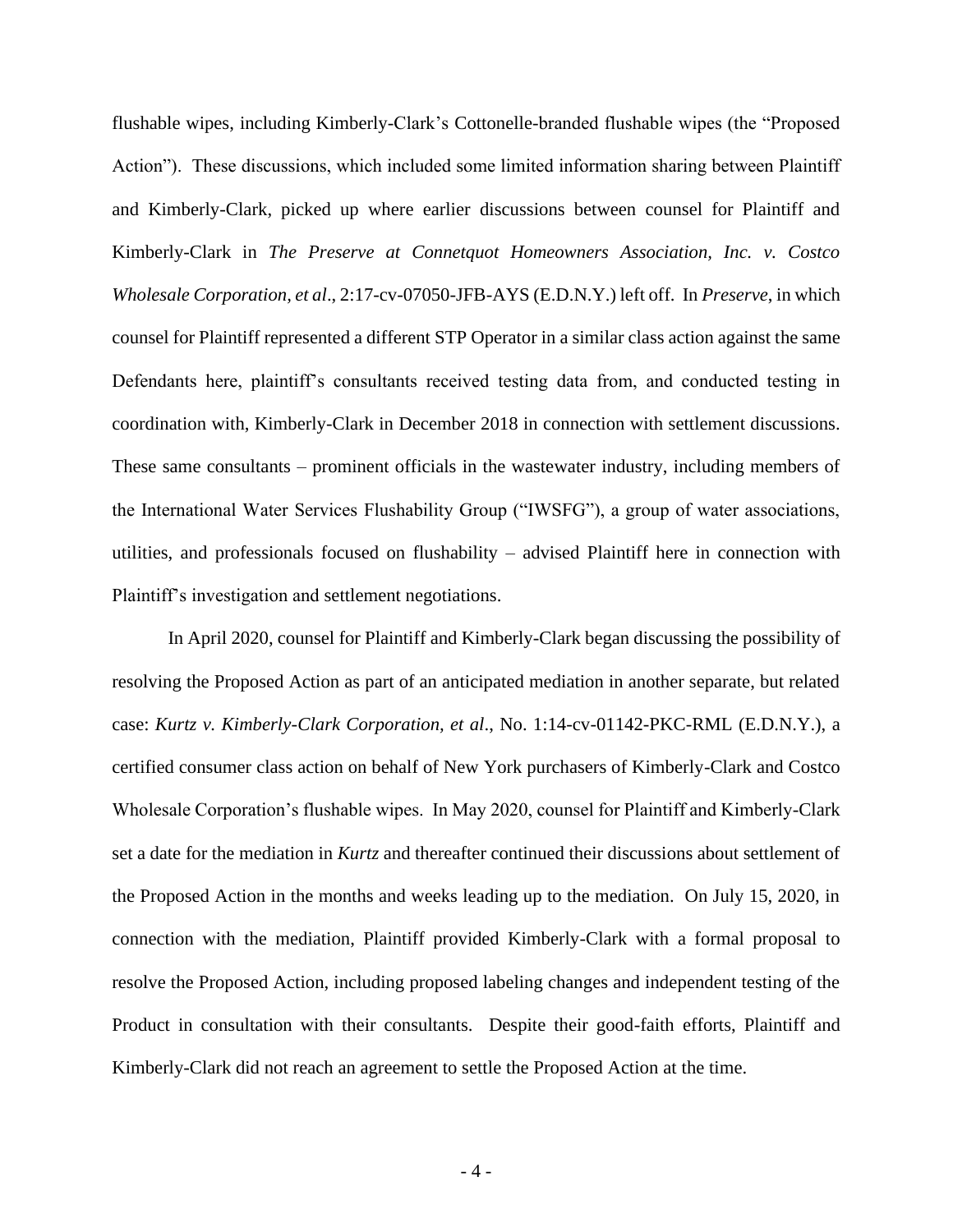After Plaintiff filed the Complaint, the Settling Parties continued engaging in arm's-length settlement discussions. On February 4, 2021, Class Counsel provided Kimberly-Clark with updated proposed settlement terms. Over the ensuing approximately seven weeks, Class Counsel and Defense Counsel exchanged more than a half-dozen drafts of a proposed term sheet and engaged in approximately a half-dozen teleconferences to discuss the terms of the proposed settlement. During this time, Class Counsel continued to develop the agreed-to injunctive relief terms in consultation with prominent members of the wastewater industry and IWSFG. By March 29, 2021, Class Counsel and counsel for Kimberly-Clark formally executed the term sheet. On April 9, 2021, Plaintiff, Class Counsel, Defense Counsel and various Kimberly-Clark business and legal personnel met virtually to discuss the performance of the Product. This discussion covered both the current performance, and the future performance changes that would be made pursuant to the term sheet. The discussion also covered Kimberly-Clark's commitment to educate consumers not to flush non-flushable wipes, including its agreement under the term sheet to enhance its labeling of non-flushable wipes.

Thus, after approximately sixteen months of negotiations on behalf of and between the Settling Parties – which followed and/or were conducted in tandem with discussions in other related flushable wipes actions – Plaintiff ultimately ensured that Kimberly-Clark would commit to meeting certain flushability standards (including the IWSFG Publicly Available Specification (PAS) 3 ("Slosh Box" Disintegration Test)) ("IWSFG 2020: PAS 3"), submit to periodic independent testing, implement modifications to the packaging of both flushable and non-flushable products and promote content instructing consumers not to flush non-flushable wipes. Settlement Agreement, ¶2.1.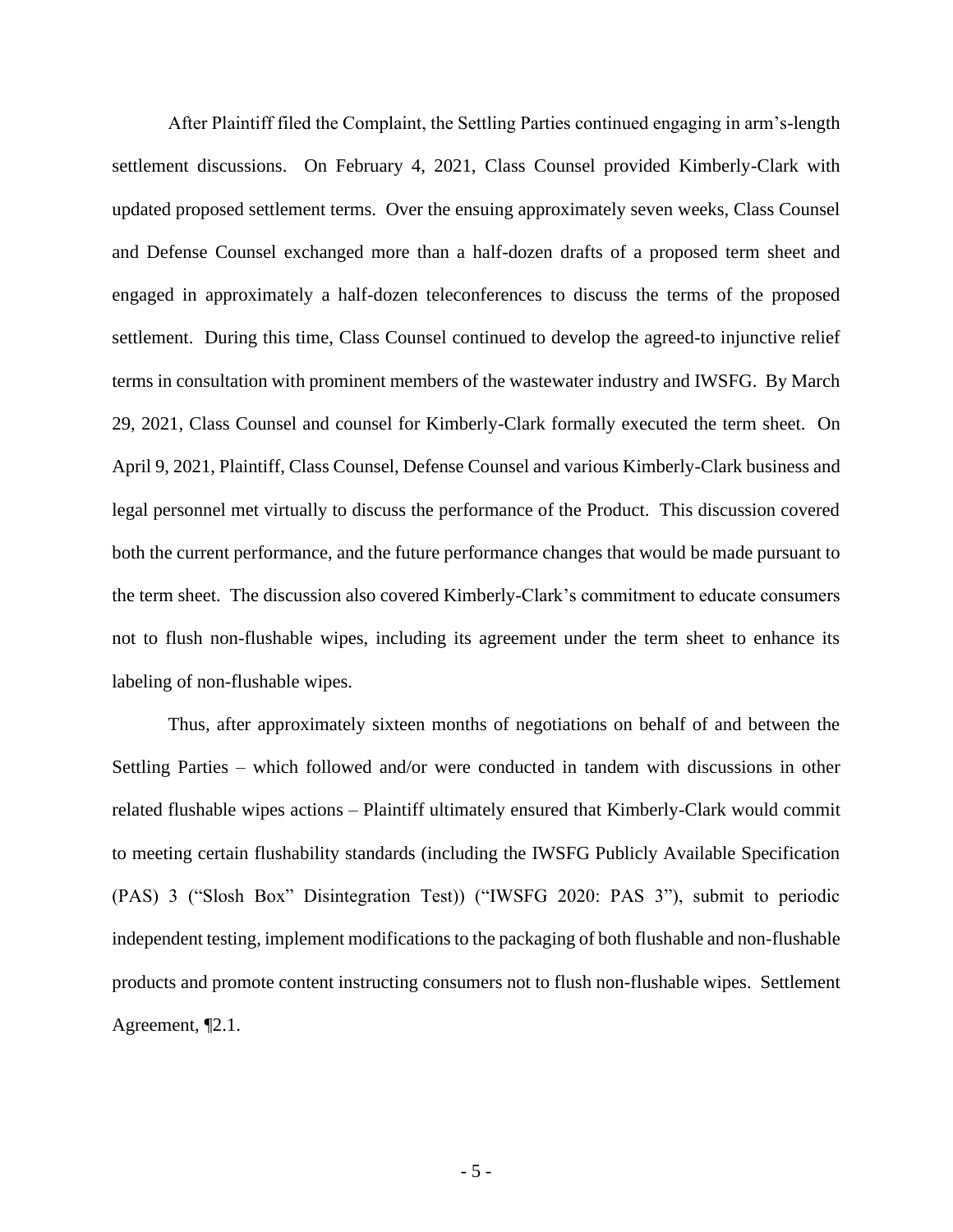#### **B. Terms of the Settlement**

The Settlement provides meaningful injunctive relief in response to Plaintiff's claims, including: (1) enhanced Product performance; (2) confirmatory Product performance testing; (3) Product labeling improvements; and (4) public outreach about flushable and non-flushable wipes. *First*, Kimberly-Clark has agreed to certain product and testing criteria, including implementing manufacturing improvements to ensure that the Product meets the IWSFG 2020: PAS 3 flushabilty specifications by May 1, 2022, and ensuring that the Product currently meets all other IWSFG 2020 specifications and a modified PAS 3 specification of an average pass-through percentage of at least 70% after 30 minutes of testing, with all other parameters remaining the same. Settlement Agreement,  $\P$ 2.1(a).<sup>4</sup>

*Second*, Kimberly-Clark has agreed to certain testing implementation and monitoring, including two years of confirmatory testing to verify that the Product continues to meet the IWSFG 2020 specifications after May 2, 2022, either by (1) hosting periodic independent testing of the Product or (2) submitting the Product to a mutually acceptable lab for independent testing beginning May 1, 2022. Settlement Agreement, ¶2.1(b).

<sup>&</sup>lt;sup>4</sup> The Slosh Box Disintegration Test is a testing metric widely used in the flushable wipes industry, including by certain Defendants' own trade association – "INDA," the Association of the Nonwoven Fabrics Industry – to determine flushability. The IWSFG 2020: PAS 3 Slosh Box Disintegration Test contains a testing methodology and acceptance criteria far more stringent than INDA's own Slosh Box Disintegration Test contained in the Guidelines for Assessing the Flushability of Disposable Nonwoven Products (GD4) given, *inter alia*, the IWSFG's significantly shorter test duration, lower RPMs (causing less disturbance to the wipes during the test period) and higher percentage "pass through" threshold. *Cf. Publicly Available Specification (PAS) 3:2020 Disintegration Test Methods – Slosh Box*, INTERNATIONAL WATER SERVICES FLUSHABILITY GROUP (Dec. 2020), https://www.iwsfg.org/wp-content/uploads/2021/02/2020- IWSFG-PAS-3-Slosh-Box-Test.pdf at 13 *with Guidelines for Assessing the Flushability of Disposable Nonwoven Products*, INDA & EDANA (May 2018), https://www.edana. org/docs/default-source/product-stewardship/guidelines-for-assessing-the-flushability-ofdisposable-nonwoven-products-ed-4-

<span id="page-12-1"></span><span id="page-12-0"></span>finalb76f3ccdd5286df88968ff0000bfc5c0.pdf?sfvrsn=34b4409b\_2 at 9.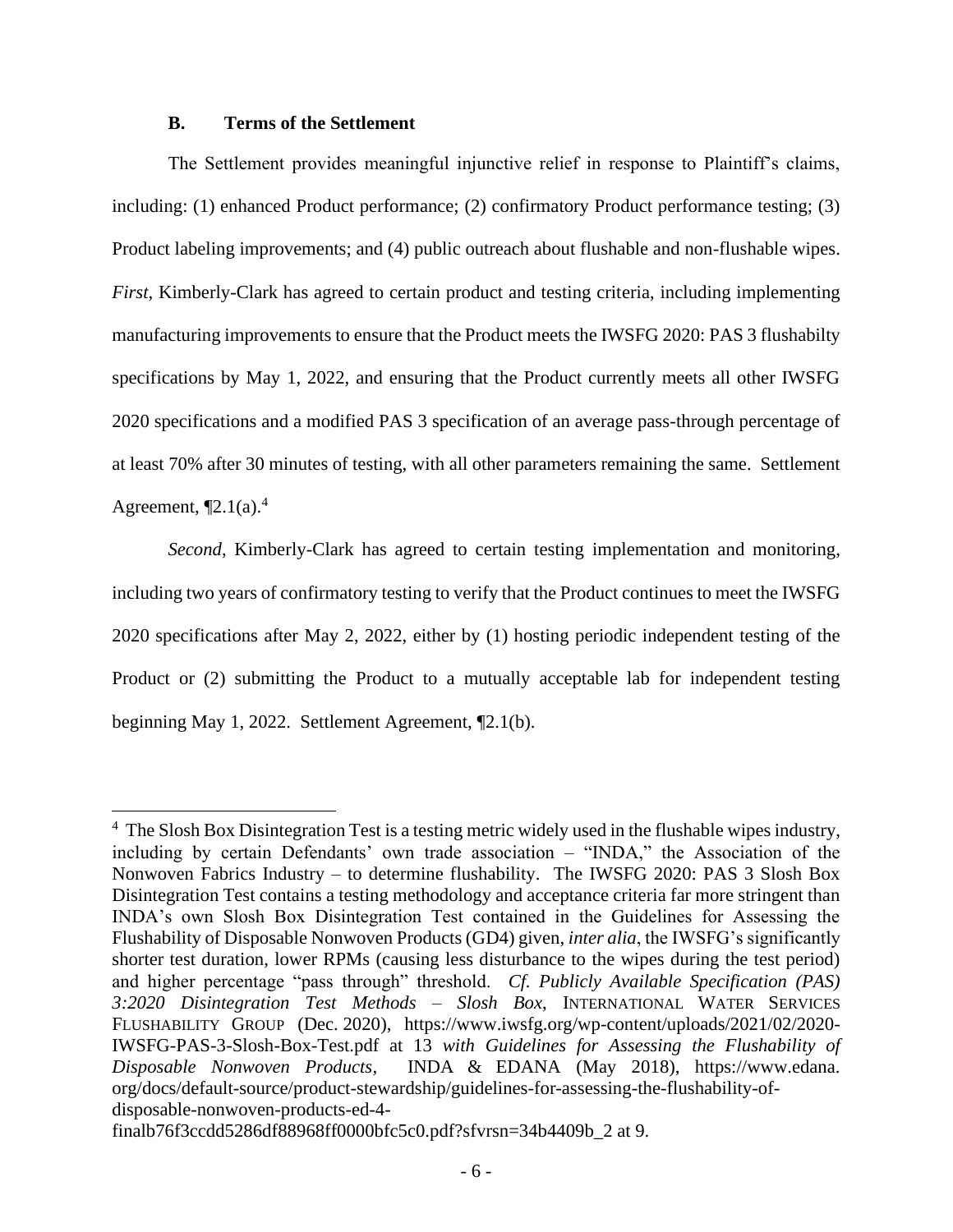*Third*, Kimberly-Clark has agreed to labeling changes for both flushable and non-flushable products. For flushable products (*i.e.*, the Product), upon verification that the Product meets IWSFG 2020 specifications (including PAS 3), Kimberly-Clark will modify the packaging and websites for the Product to add language specifying the bases or sources for the "flushable" claim that appears on its labeling, including that the Product complies with IWSFG 2020 and INDA GD4 guidelines. Settlement Agreement, ¶2.1(c)(i). For non-flushable labeling, Kimberly-Clark will add prominent language or illustration on its non-flushable wipes products (*e.g.*, baby wipes) identifying the non-flushable products as "nonflushable" or instructing users not to flush the nonflushable products (*e.g.*, "Do Not Flush"), and will meet the "do not flush" labeling standards set forth in Section 3 of House Bill 2565 of Washington State, enacted March 26, 2020 ("HB2565"). *Id.* Kimberly-Clark also agreed that it would exceed the standards of HB2565 insofar as it will include "do not flush" symbols or warnings on not only the principal display panel, but also at least two additional panels of packaging for "non-flushable" wipes products, and will include certain high contrast coloring to its "Do Not Flush" symbol. *Id.*, ¶2.1(c)(ii).

*Fourth*, beyond product improvements and labeling enhancements, Kimberly-Clark has agreed to work with Plaintiff to instruct consumers not to flush non-flushable wipes and to conduct outreach to help educate consumers about which wipes are truly flushable, including promoting its compliance with IWSFG 2020: PAS 3. *Id*. at ¶2.1(b)(i)-(iii).

#### **III. PRELIMINARY SETTLEMENT APPROVAL**

#### <span id="page-13-1"></span><span id="page-13-0"></span>**A. The Law Favors Class Action Settlements**

- 7 - In determining whether to approve the Settlement, the Court should be guided by the principle that "[t]here is a strong judicial policy in favor of settlements, particularly in the class action context." *Reed v. Big Water Resort, LLC*, No. 2:14-cv-01583-DCN, 2016 WL 7438449, at \*5 (D.S.C. May 26, 2016); *see also Covarrubias v. Captain Charlie's Seafood, Inc*., No. 2:10-cv-10-F, 2011 WL 2690531, at \*2 (E.D.N.C. July 6, 2011) ("There is a strong judicial policy in favor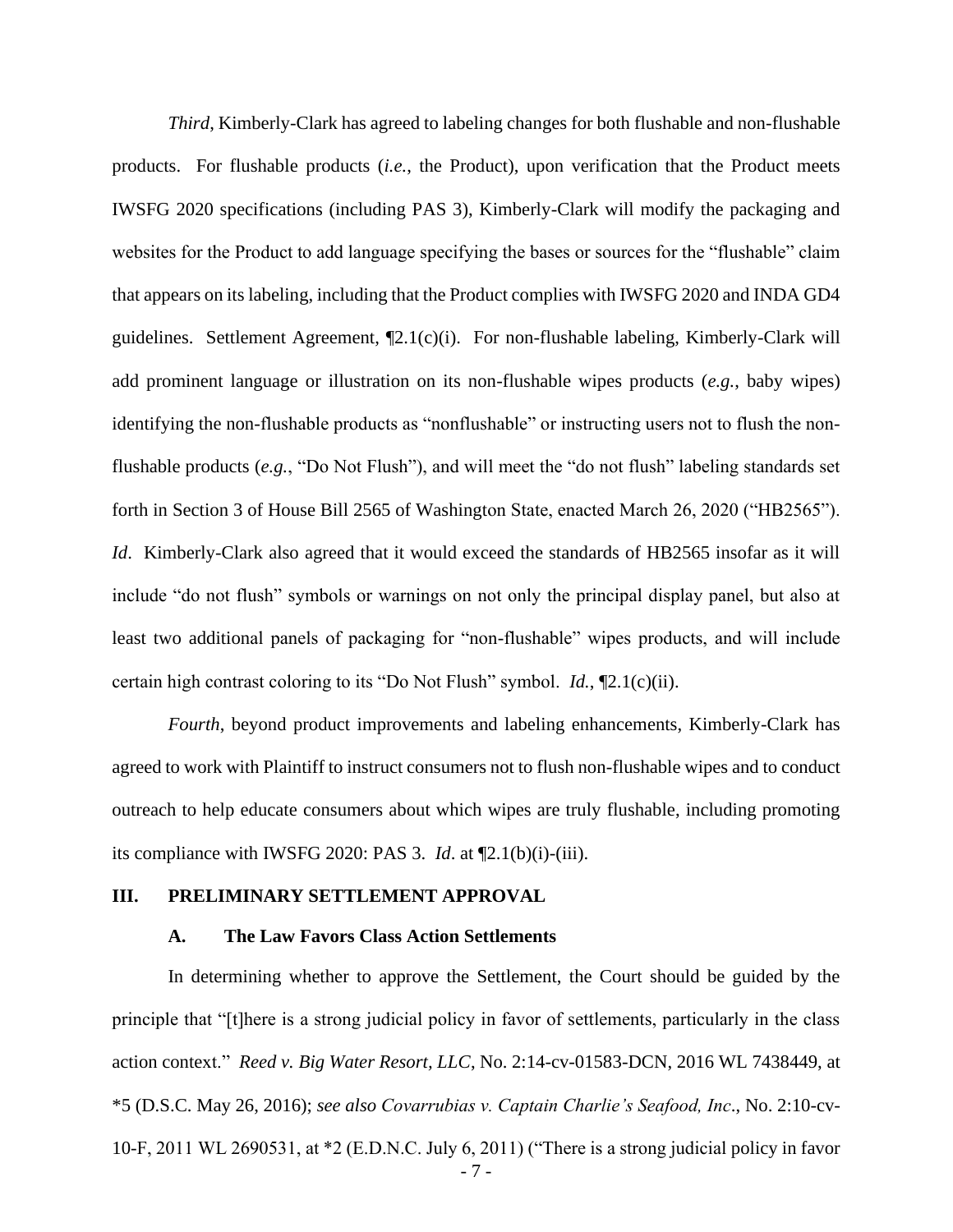<span id="page-14-3"></span><span id="page-14-1"></span>of settlement, in order to conserve scarce resources that would otherwise be devoted to protracted litigation."); *Crandell v. U.S.*, 703 F.2d 74, 75 (4th Cir. 1983) ("Public policy, of course, favors private settlement of disputes."). Indeed, "[t]he voluntary resolution of litigation through settlement is strongly favored by the courts and is 'particularly appropriate' in class actions." *In re LandAmerica 1031 Exch. Servs. Inc. Internal Revenue Service §1031 Tax Deferred Exch. Litig.*, MDL No. 2054, 2012 WL 13124593, at \*4 (D.S.C. July 12, 2012) (quoting *S.C. Nat'l Bank v. Stone*, 749 F. Supp. 1419, 1423 (D.S.C. 1990)). Settlement of the complex disputes often involved in class actions minimizes the litigation expenses of both parties, and also reduces the strain such litigation imposes upon already scarce judicial resources. *Cotton v. Hinton*, 559 F.2d 1326, 1331 (5th Cir. 1977).

As set forth below, Plaintiff and Class Counsel respectfully submit that the proposed Settlement merits preliminary approval and warrants notice apprising Settlement Class Members of the Settlement and the scheduling of a final Fairness Hearing.

#### <span id="page-14-0"></span>**B. The Relevant Factors for Preliminary Approval**

Rule 23(e) requires judicial approval for a settlement of claims brought as a class action. Fed. R. Civ. P. 23(e) ("The claims . . . of a certified class – or a class proposed to be certified for purposes of settlement – may be settled . . . only with the court's approval."). The approval process typically takes place in two stages. In the first stage, a court provides preliminary approval of the settlement, pending a final settlement hearing, certifies the class for settlement purposes and authorizes notice of the settlement to be given to the class. *See Horton v. Merrill Lynch, Pierce, Fenner & Smith, Inc.*, 855 F. Supp. 825, 827 (E.D.N.C. 1994).

<span id="page-14-2"></span>Pursuant to Rule  $23(e)(1)$ , the issue at preliminary approval is whether the Court "will likely be able to: (i) approve the proposal under Rule  $23(e)(2)$ ; and (ii) certify the class for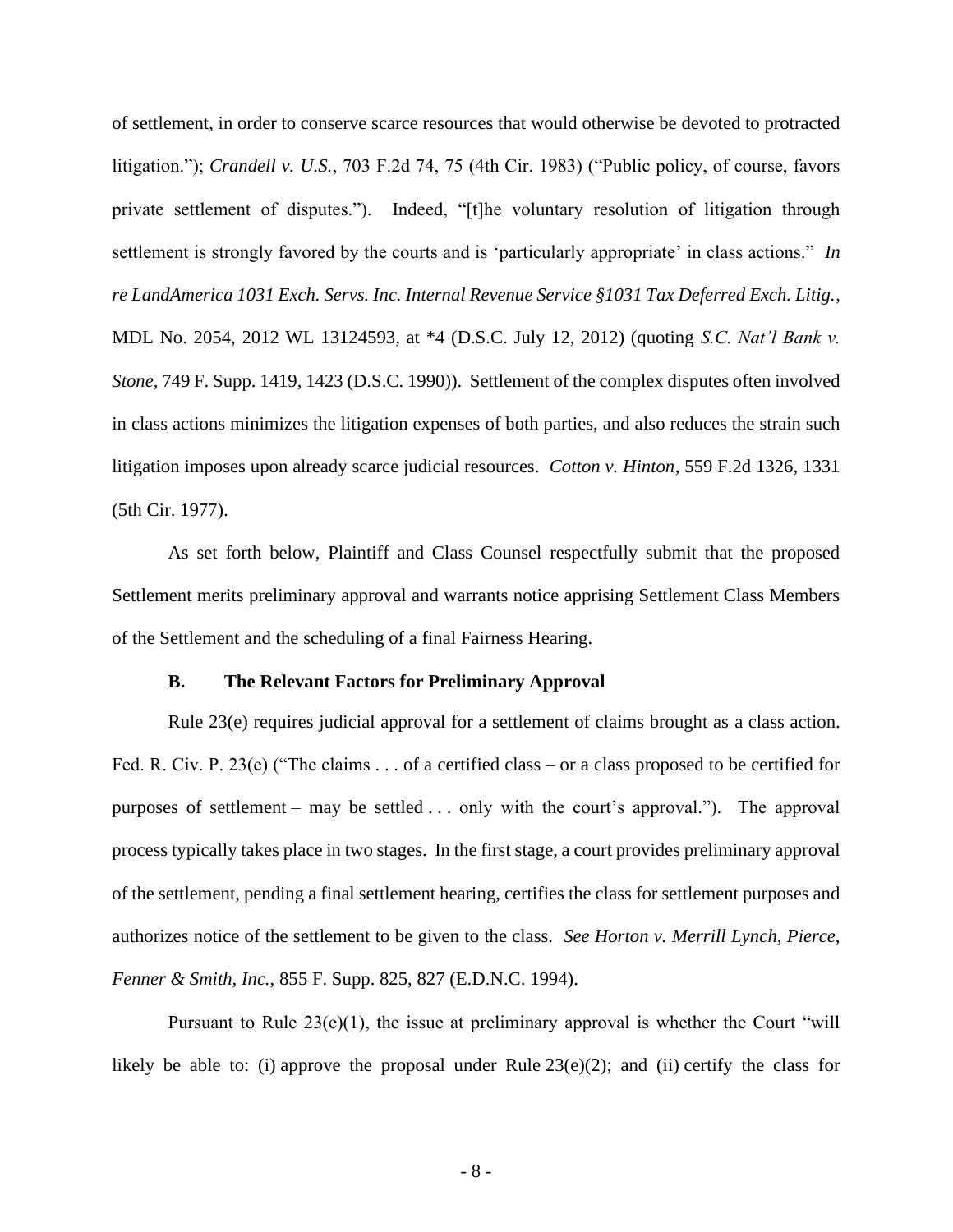purposes of judgment on the proposal." Fed. R. Civ. P.  $23(e)(1)(B)$ . Fed. R. Civ. P.  $23(e)(2)$ 

provides:

(2) *Approval of the Proposal*. If the proposal would bind class members, the court may approve it only after a hearing and only on finding that it is fair, reasonable, and adequate after considering whether:

(A) the class representatives and class counsel have adequately represented the class;

(B) the proposal was negotiated at arm's length;

(C) the relief provided for the class is adequate, taking into account:

(i) the costs, risks, and delay of trial and appeal;

(ii) the effectiveness of any proposed method of distributing relief to the class, including the method of processing class-member claims;

(iii) the terms of any proposed award of attorney's fees, including timing of payment; and

<span id="page-15-0"></span>(iv) any agreement required to be identified under Rule  $23(e)(3)$ ; and

(D) the proposal treats class members equitably relative to each other.

Fed. R. Civ. P. 23(e)(2).

Overlapping with Rule  $23(e)(2)(B)$  (arm's-length negotiation) and Rule  $23(e)(2)(C)(i)$ (adequacy of the settlement based on the costs, risks, and delay of trial and appeal) is the two-level analysis in the Fourth Circuit which includes "consideration of the fairness of settlement negotiations and the adequacy of the consideration to the class." *Gaston v. LexisNexis Risk Sols. Inc*., No. 5:16-cv-0009-KDB-DCK, 2021 WL 244807, at \*5 (W.D.N.C. Jan. 25, 2021) (quoting *Jiffy Lube*, 927 F.2d at 158-59). "However, at the preliminary approval stage, the Court need only find that the settlement is within 'the range of possible approval.'" *Id*. As discussed below, the proposed Settlement satisfies each of the factors identified under Rule 23(e)(2), as well as the Fourth Circuit's "fairness" and "adequacy" analysis, and the standard for certification of a class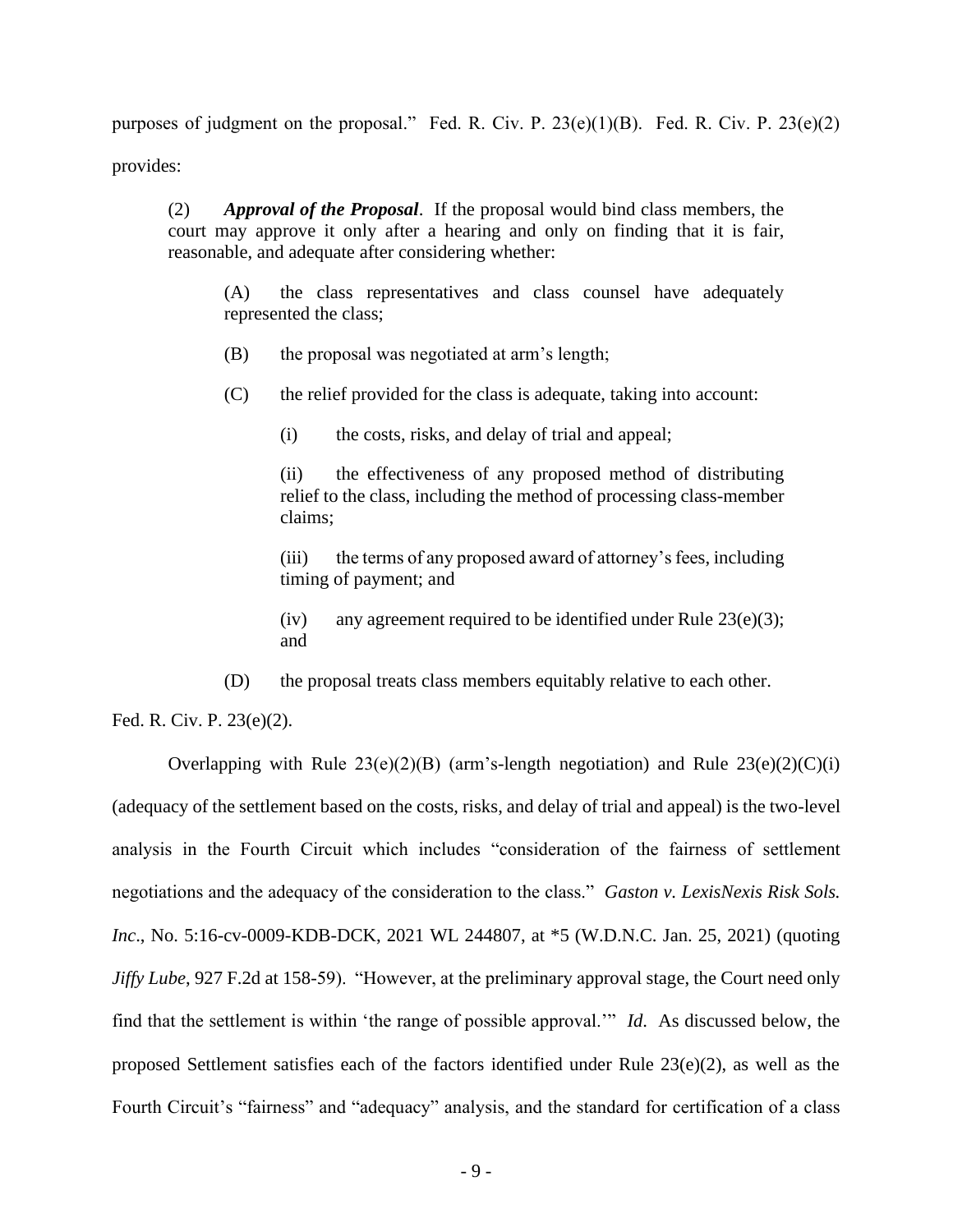for settlement purposes is met, such that Notice of the proposed Settlement should be sent to the Settlement Class in advance of a final Fairness Hearing.

#### **C. The Proposed Settlement Meets Each of the Rule 23(e)(2) Factors**

#### <span id="page-16-3"></span>**1. The Settlement Was Negotiated at Arm's Length**

<span id="page-16-2"></span>The Rule  $23(e)(2)(B)$  factor and the first hurdle under the Fourth Circuit's analysis is a procedural one – "whether the settlement was reached through good-faith bargaining at arm's length." *In re NeuStar, Inc. Sec. Litig*., No. 1:14cv885 (JCC/TRJ), 2015 WL 5674798, at \*10 (E.D. Va. Sept. 23, 2015); *see* Rule 23(e)(2)(B) ("the proposal was negotiated at arm's length"). In making this determination, courts in the Fourth Circuit look at four factors: "(1) the posture of the case at the time settlement was proposed, (2) the extent of discovery that had been conducted, (3) the circumstances surrounding the negotiations, and (4) the experience of counsel in the area of [] class action litigation." *Reed*, 2016 WL 7438449, at \*6 (quoting *Jiffy Lube*, 927 F.2d at 158- 59); *see also Case v. French Quarter III LLC*, No. 2:12-cv-02518-DCN, 2015 WL 12851717, at \*7 (D.S.C. July 27, 2015) (quoting same). "Where a settlement is the result of genuine arm'slength negotiations, there is a presumption that it is fair. *Gaston*, 2021 WL 244807, at \*6; *see also Reed*, 2016 WL 7438449, at \*6 (there is a presumption of fairness when settlement "is achieved through arms-length negotiations"). Here, there can be no question the Settlement was the result of arm's-length negotiation in which there is no hint of collusion.

<span id="page-16-4"></span><span id="page-16-1"></span><span id="page-16-0"></span>Looking to the first *Jiffy Lube* factor, as discussed herein, the Settling Parties engaged in vigorous negotiations for approximately sixteen months – which followed earlier discussions between counsel for Plaintiff and Defense Counsel in a related flushable wipes action surrounding the same issues – and Plaintiff would have continued litigating the Action rather than accept Settlement terms that would not take meaningful steps to remedy the recurring harm Plaintiff alleges. As to the second *Jiffy Lube* factor, while the Action has not yet proceeded to discovery, the Settling Parties engaged in numerous discussions concerning the merits of Plaintiff's claims,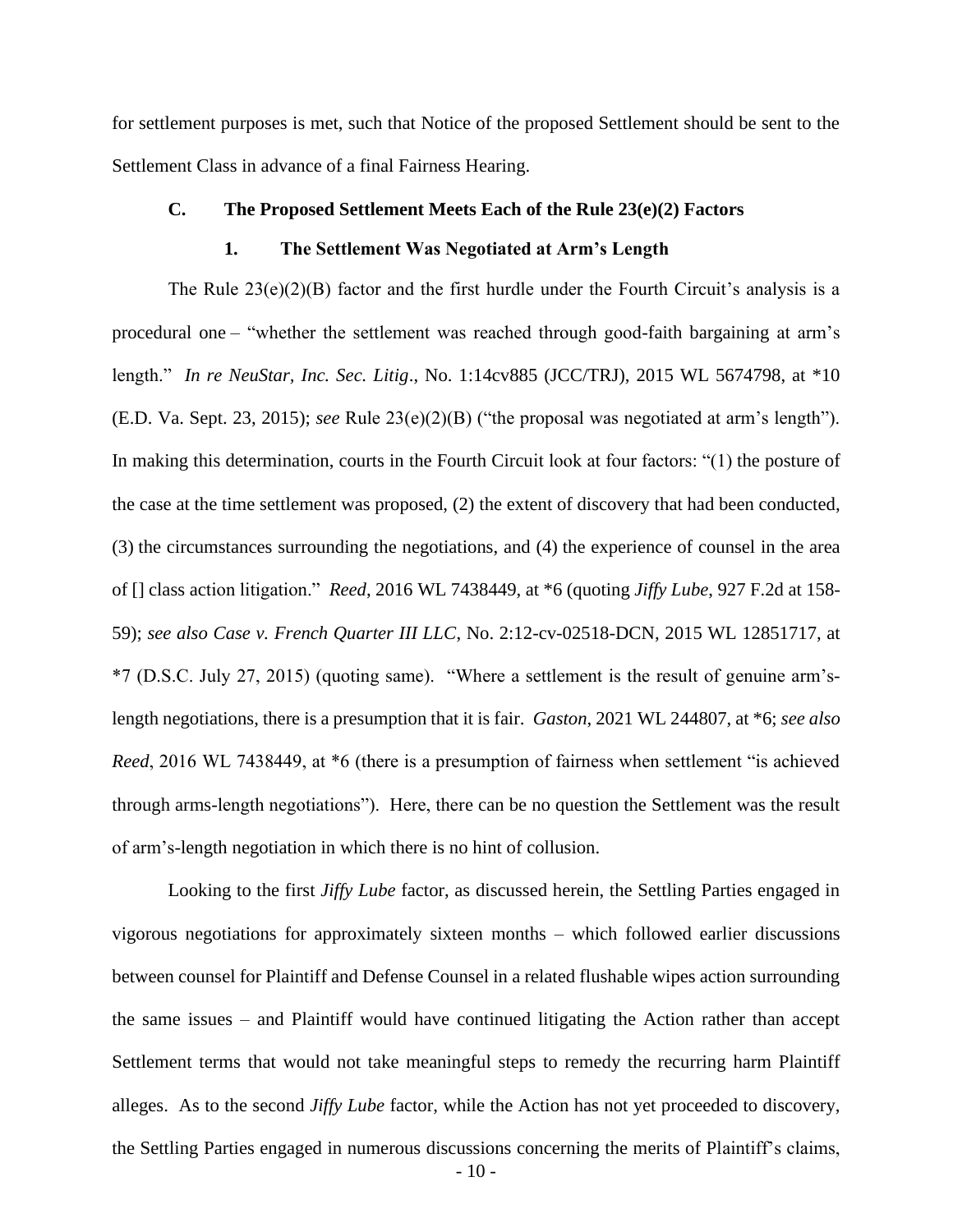including the ongoing exchange of information and testing data (that would have likely been provided in connection with future discovery) that proved instrumental in reaching a resolution that includes enhanced Product performance and testing thereof. The review of this information, combined with the significant pre-suit negotiations with Defendant, gave Plaintiff a meaningful understanding of the merits of its factual allegations, and the strengths and weaknesses of its legal claims.<sup>5</sup>

The third *Jiffy Lube* factor (the circumstances surrounding the negotiations) is also readily met here. As detailed above, there can be no question that the Settlement is the result of arm'slength negotiations in which there is no hint of collusion. Those negotiations were vigorous and adversarial throughout, and the Settling Parties drew on their extensive knowledge of the merits of their respective arguments and counsel's involvement in several previous flushable wipesrelated actions. The fact that the Settlement was negotiated at arm's length strongly supports preliminary approval.

Finally, the fourth *Jiffy Lube* factor (the experience of counsel in the area of class action litigation) is easily met. As discussed further below, Robbins Geller has an extensive record of success in complex cases and similar class actions, and their experience is discussed at length in the Robbins Geller firm resume, which can be found at www.rgrdlaw.com. Likewise, AquaLaw is a specialty law firm with one of the broadest municipal water practices of any U.S. law firm, representing utilities, water districts and related industry associations nationwide.<sup>6</sup> Class Counsel

<span id="page-17-0"></span><sup>&</sup>lt;sup>5</sup> This is the fourth class action suit brought against Kimberly-Clark by counsel for Plaintiff related to Kimberly-Clark's flushable wipes, the first of which (*Kurtz*) involved significant discovery. "These factors alone could be enough to demonstrate the fairness of the Settlement[.]" *Berry v. LexisNexis Risk & Info. Analytics Grp., Inc*., No. 3:11-cv-754, 2014 WL 4403524, at \*14 (E.D. Va. Sept. 5, 2014), *aff'd sub nom*., *Berry v. Schulman*, 807 F.3d 600 (4th Cir. 2015) (plaintiff's counsel's involvement in two prior class actions against the same defendants related to the same challenged practices following extensive discovery supported a finding of fairness).

<sup>6</sup> More information about AquaLaw can be found at www.aqualaw.com.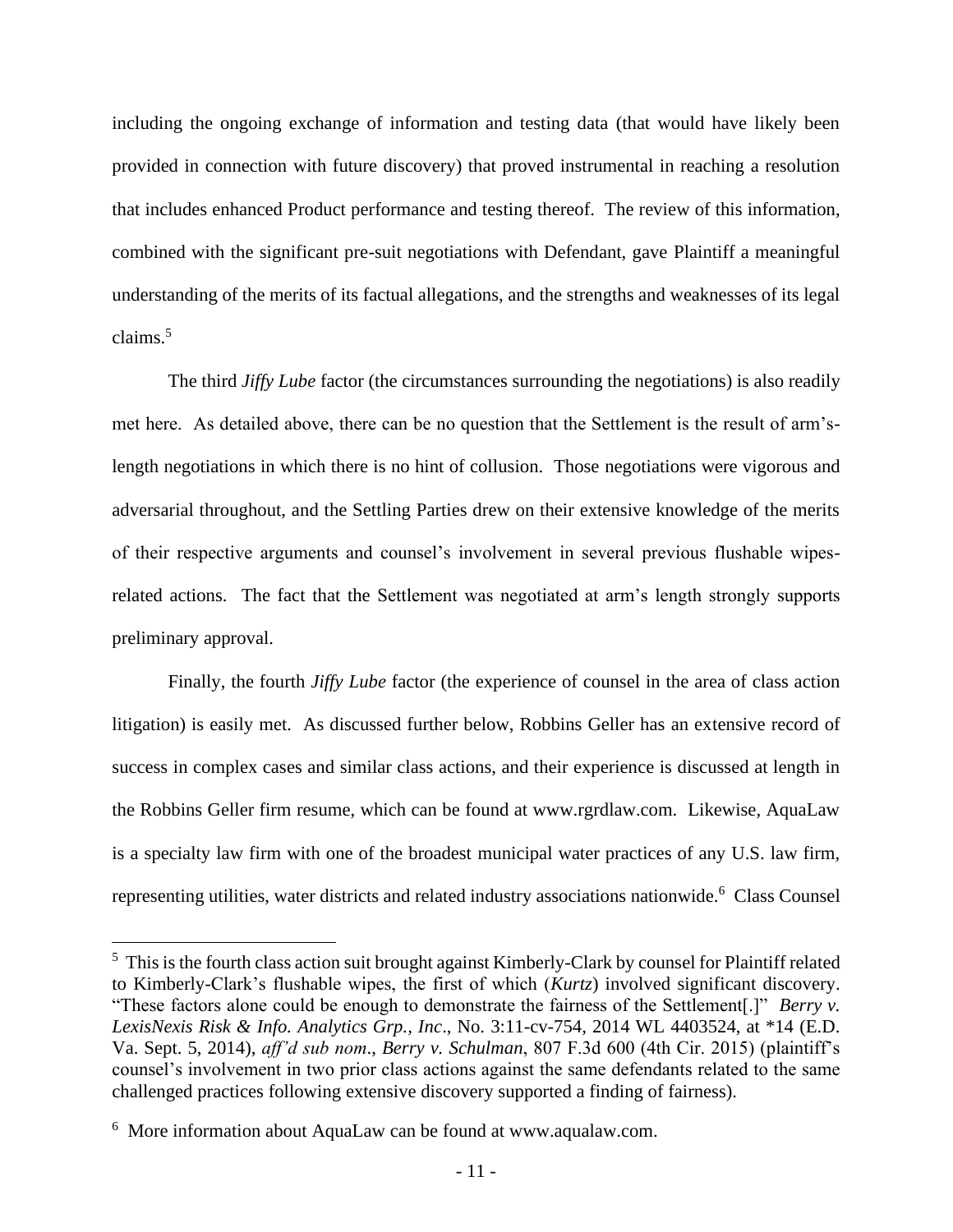believes that their reputation and experience gave them a strong position in engaging in settlement negotiations with Defendant.

#### **2. The Settlement Is Adequate in Light of the Costs, Risks, and Delay of Trial and Appeal**

The Rule  $23(e)(2)(C)(i)$  factor (adequacy of relief, taking into account the "costs, risks, and delay of trial and appeal") and the second hurdle under the Fourth Circuit's analysis is the substantive adequacy of the settlement. This factor is also readily satisfied. Here, the Court considers the following:

(1) the relative strength of the plaintiffs' case on the merits, (2) the existence of any difficulties of proof or strong defenses the plaintiffs are likely to encounter if the case goes to trial, (3) the anticipated duration and expense of additional litigation, (4) the solvency of the defendants and the likelihood of recovery on a litigated judgment, and (5) the degree of opposition to the settlement.

<span id="page-18-0"></span>*Case*, 2015 WL 12851717, at \*7 (quoting *Jiffy Lube*, 927 F.2d at 158-59). These factors weigh heavily in favor of finding the proposed Settlement adequate.

<span id="page-18-1"></span>In assessing the proposed Settlement, the Court should balance the benefits afforded to the Settlement Class – including the immediacy and certainty of obtaining injunctive relief – against the significant costs, risks, and delay of proceeding with the Action. For example, class actions alleging nuisance and trespass can present numerous hurdles to proving liability that can be difficult for plaintiffs to meet in the class action context. *See, e.g, Rowe v. E.I. Dupont De Nemours & Co.*, 262 F.R.D. 451, 457 (D.N.J. 2009) (finding that claims for injunctive relief based on nuisance, trespass, and gross negligence did not meet the requirements for class certification under Rule 23(b)(2)). While Defendant did not file a motion to dismiss given the ongoing settlement discussions, the Non-Settling Defendants' joint motion to dismiss (ECF No. 46) (the "Joint Motion") highlights the arguments that Kimberly-Clark would likely vigorously make in the absence of the Settlement. For example, Defendant would likely argue that Plaintiff failed to allege that Kimberly-Clark's Product proximately caused Plaintiff's injury, and the Court's ruling on this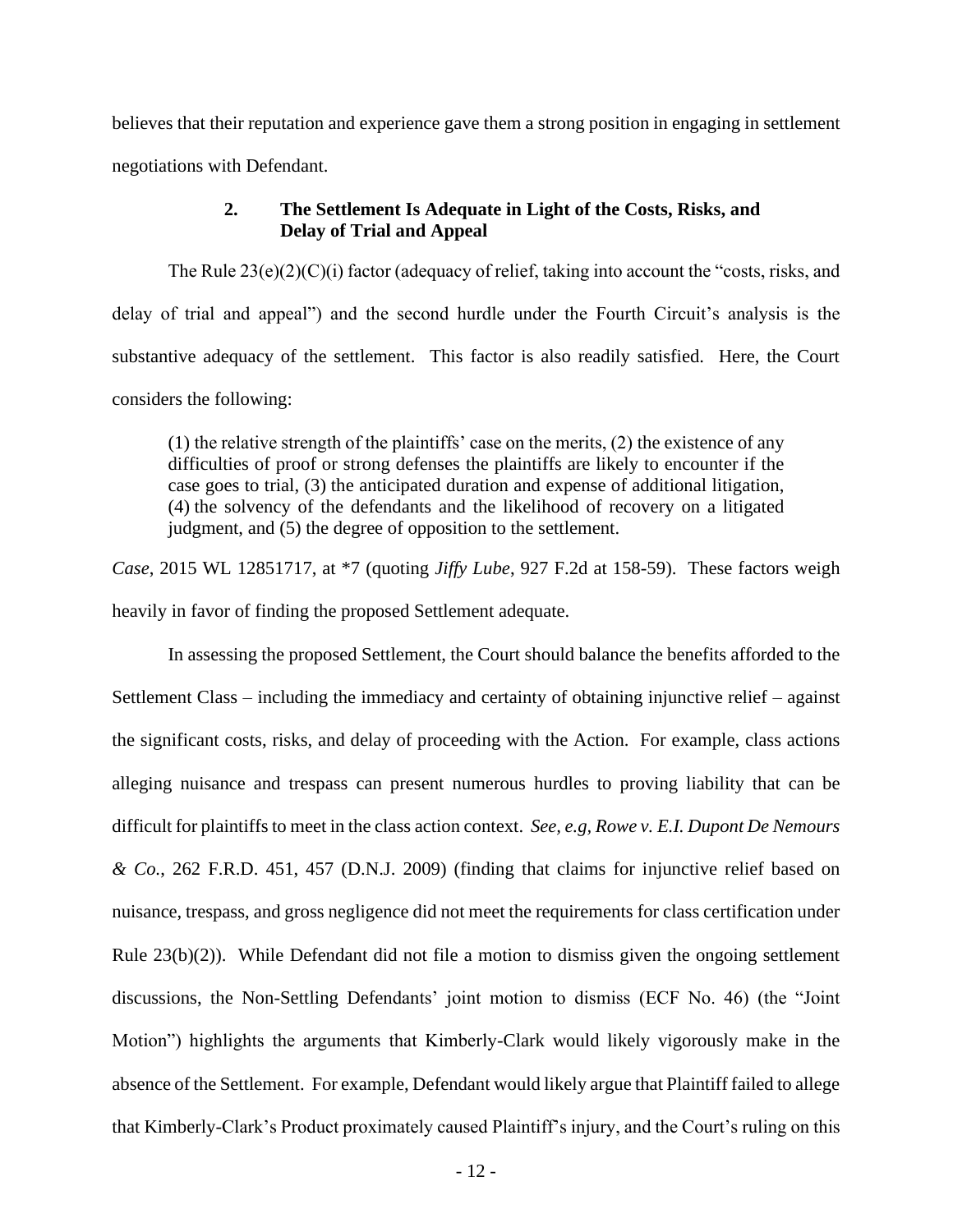issue is uncertain. Additionally, as the Non-Settling Defendants point out in their Joint Motion, claims for injunctive relief in some similar cases involving flushable wipes have been dismissed by courts in other jurisdictions, including for lack of standing. While Plaintiff and Class Counsel believe that Plaintiff adequately alleges standing here given that it experienced repeated and recent clogs caused in part by the buildup of Defendants' flushable wipes, and because it alleges that it anticipates incurring additional expenses associated with future clogging, Complaint at ¶¶50-55, continued litigation against Defendant poses substantial risks that make any recovery uncertain. *See Clark v. Duke Univ.*, No. 1:16-cv-1044, 2019 WL 2588029, at \*6 (M.D.N.C. June 24, 2019) (noting the significant risks to continued litigation posed by "recent dismissals in similar actions").

<span id="page-19-0"></span>Furthermore, even if Plaintiff was permitted to proceed with discovery, hurdles to proving liability or even proceeding to trial would remain. For instance, Plaintiff would ultimately need to rely extensively on several expert witnesses to prevail at class certification and ultimately prove its claims. Each expert's testimony would be critical to demonstrating Defendant's liability, and the conclusions of each expert would be hotly contested. If, for some reason, the Court determined that even one of Plaintiff's experts should be excluded from testifying at trial, Plaintiff's case would become more difficult to prove. *See Comcast Corp. v. Behrend*, 569 U.S. 27 (2013). Even if successful, this process presents considerable expenses. *See Duke Univ.*, 2019 WL 2588029, at \*6 ("The parties would almost certainly incur substantial additional litigation expense if [the litigation] proceeds through summary judgment briefing to trial[.]").

<span id="page-19-2"></span><span id="page-19-1"></span>While Plaintiff believes its claims are strong, it cannot ignore the risks of protracted litigation. With the Action remaining in its earliest stages, there is a fair probability that the Court may accept one or more of Defendant's arguments at any point, including at the motion to dismiss, class certification, summary judgment and trial stages. Even if Plaintiff prevails, there is no guarantee that it would be provided the relief afforded by the Settlement, particularly the enhanced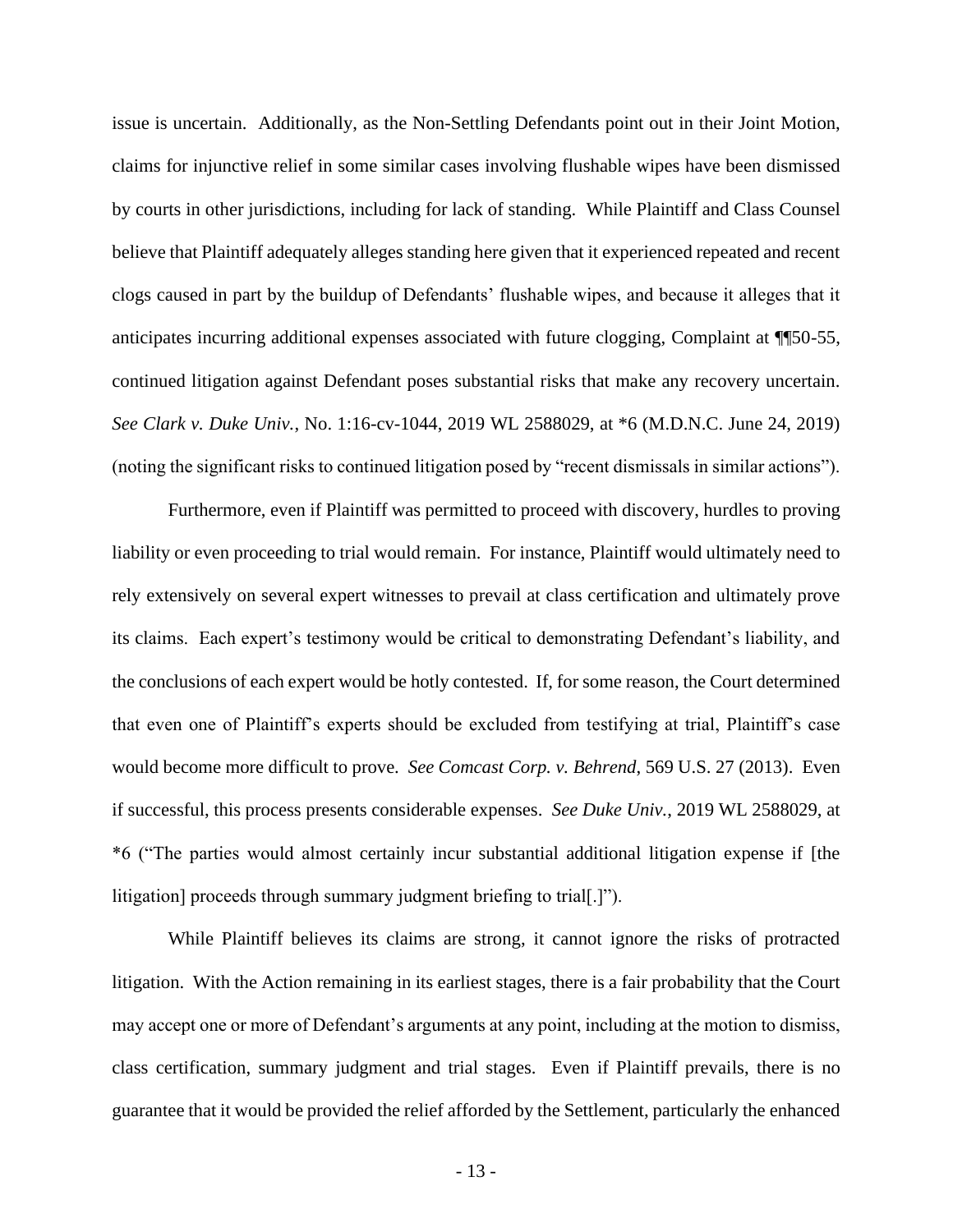<span id="page-20-0"></span>labeling changes to both the Product and non-flushable products. *See Sims v. BB&T Corp.*, No. 1:15-cv-732, 2019 WL 1995314, at \*5 (M.D.N.C. May 6, 2019) ("the settlement includes . . . terms beneficial to the class that might not be included in any recovery at trial"). Thus, without the Settlement, there is a very real risk that the Settlement Class will receive lesser relief or nothing at all (*e.g*., Defendant could choose to forgo further flushability performance improvements in order to retain other Product characteristics, such as strength, in their current form). The immediate benefits presented by the Settlement, particularly when viewed in the context of the risks, costs, delay and uncertainties of further proceedings, weigh heavily in favor of preliminary approval.

The remaining factor – the degree of opposition to the Settlement – will be addressed at the final approval stage, after the Settlement Class Members have been given notice of the proposed Settlement and an opportunity to comment. To date, Plaintiff is unaware of any potential objections to the Settlement by any Settlement Class Member.

#### **3. The Remaining Rule 23(e)(2) Factors Are Also Met**

#### **a. Plaintiff and Class Counsel Have Adequately Represented the Settlement Class**

Plaintiff and its counsel have adequately represented the Settlement Class as required by Rule  $23(e)(2)(A)$  by diligently investigating and prosecuting this action on their behalf. Among other things, Plaintiff and Class Counsel investigated and assessed the relevant factual events, including developments in the flushable wipes industry, instances of harm to STP Operators attributable to flushable wipes, the testing of Defendants' flushable wipes, and flushability standards; researched the legal issues underlying Plaintiff's claims; drafted a detailed complaint; and participated in extensive settlement negotiations with Defendant. These efforts ultimately resulted in Kimberly-Clark's agreement to substantial and unprecedented injunctive relief, including a commitment for its Product to comply with the wastewater industry's preferred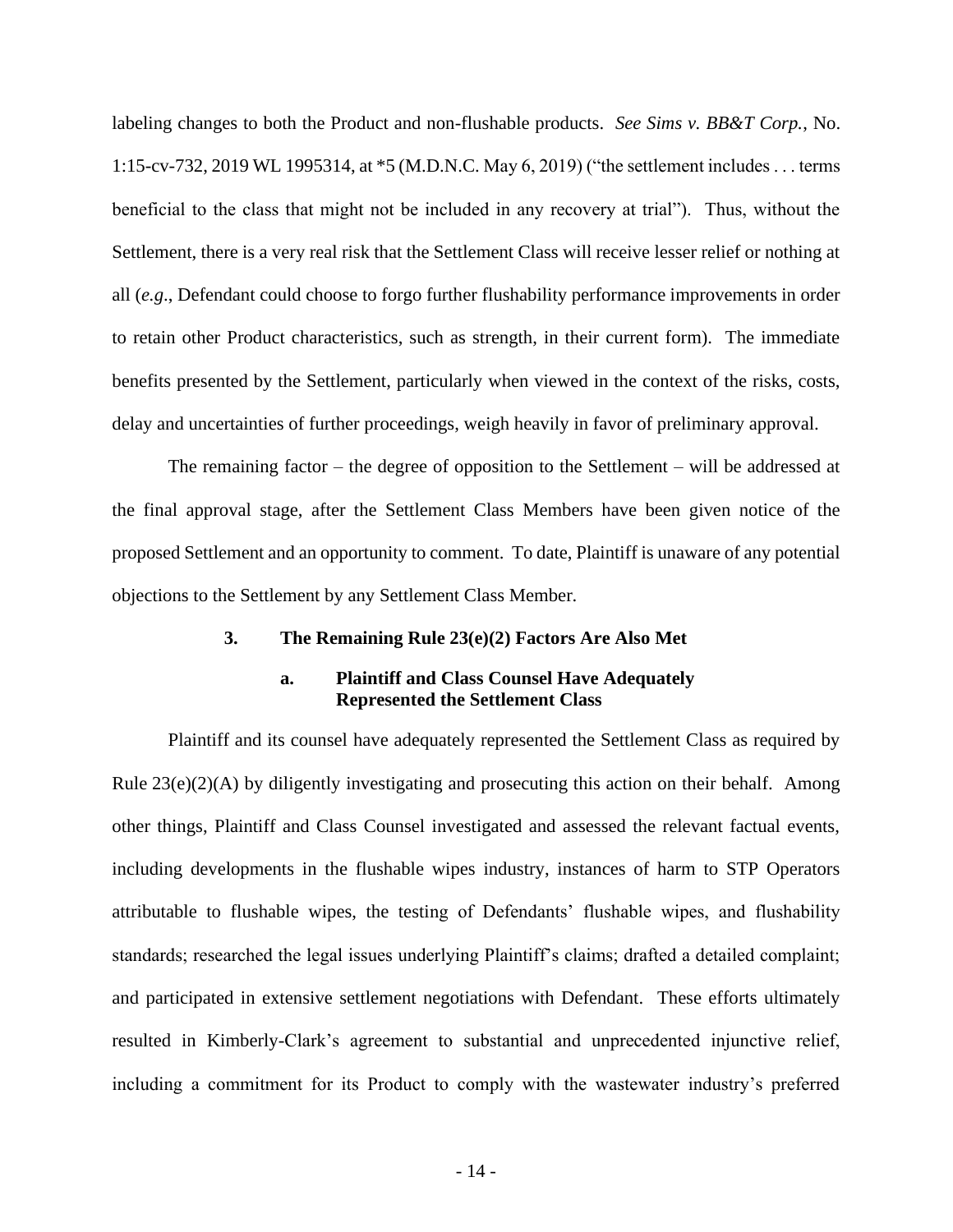flushability standard, submission to confirmatory Product performance testing, Product labeling improvements and public outreach about flushable and non-flushable wipes.

#### **b. The Proposed Method of Distributing Relief to the Settlement Class Is Effective**

As the Settlement does not provide for monetary relief, no method of distribution is necessary here. Relatedly, as demonstrated below in §IV, the method of the proposed notice (Rule  $23(e)(2)(C)(ii)$ ) is effective. The notice plan includes direct email notice to major wastewater industry groups and numerous state wastewater associations. Settlement Agreement, ¶7.2. In addition, the notice plan includes issuing a press release containing the Summary Notice and the creation of a settlement-specific website where key documents will be posted, including the Settlement Agreement, Notice and Notice Order. *Id*. at ¶¶7.3-7.4.

#### **c. Attorneys' Fees**

Rule  $23(e)(2)(C)(iii)$  addresses the terms of any proposed award of attorneys' fees. As stated in the Notice and the Settlement Agreement, Class Counsel intends to apply to the Court for separate awards of attorneys' fees and actual expenses (including the court costs) not to exceed \$600,000. Settlement Agreement, ¶6.1. If approved by the Court, Kimberly-Clark will pay Class Counsel up to \$600,000 in attorneys' fees and expenses, as the Fee and Expense Award. *Id.*, ¶6.2. This provision does not impact the Settlement Class Members' relief.

#### **d. The Settling Parties Have No Other Agreements**

Rule  $23(e)(2)(C)(iv)$  requires the disclosure of any other agreements. The Settling Parties have not entered into any other agreements here.

#### **e. Settlement Class Members Are Treated Equitably**

The final factor under Rule  $23(e)(2)$  is whether Settlement Class Members are treated equitably. Fed. R. Civ. P.  $23(e)(2)(D)$ . As discussed above, the nature of the Settlement's terms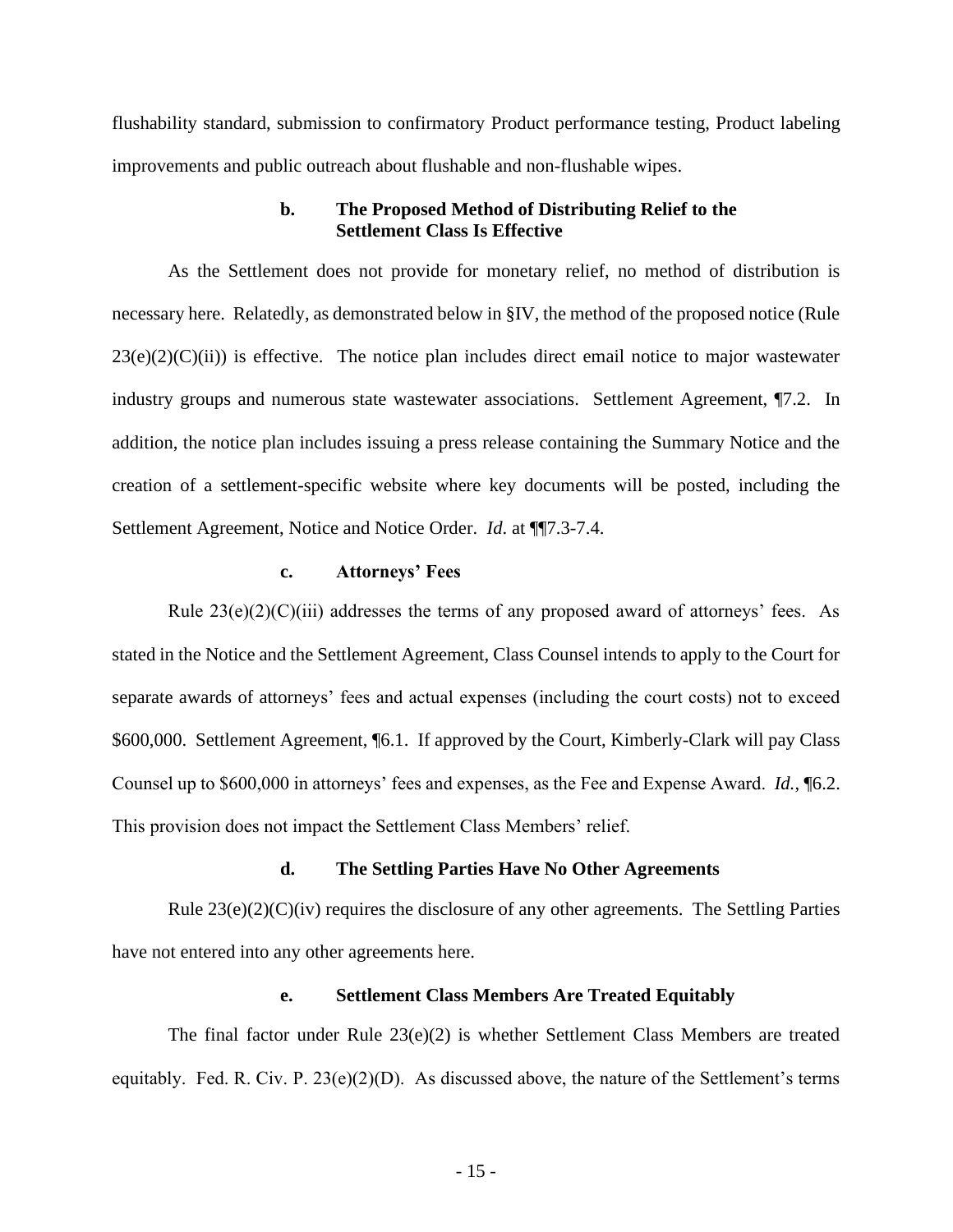(providing for injunctive relief) ensure that the Settlement equitably applies to all Settlement Class Members.

\* \* \*

Thus, each factor identified under Rule 23(e)(2) and *Jiffy Lube* is satisfied. For all of the foregoing reasons, the Court should find that the Settlement is fair, adequate and reasonable, and in Settlement Class Members' best interests.

### **IV. PROPOSED PLAN OF NOTICE TO THE SETTLEMENT CLASS**

Rule  $23(c)(2)(A)$  states, "[f]or any class certified under Rule  $23(b)(1)$  or (b)(2), the court may direct appropriate notice to the class." Fed. R. Civ. P. 23(c)(2)(A). When a class is certified under Rule 23(b)(2), the court may "direct appropriate notice to the class," but need not follow the strict requirements of class notice for classes certified under Rule 23(b)(3). Fed. R. Civ. P. 23(c)(2)(A); *see also Thorn v. Jefferson-Pilot Life Ins., Co*., 445 F.3d 311, 330 n.25 (4th Cir. 2006) ("Unlike Rule  $23(b)(3)$ , Rule  $23(b)(2)$  neither requires that absent class members be given notice of class certification nor allows class members the opportunity to opt-out of the class action.").

<span id="page-22-3"></span><span id="page-22-2"></span><span id="page-22-1"></span><span id="page-22-0"></span>- 16 - When a class claim is settled, notice must be provided in a "reasonable manner to all class members who would be bound by the [proposed settlement]." Fed. R. Civ. P. 23(e)(1). "While the rule does not spell out the required contents of the settlement notice, it must fairly apprise the prospective members of the class of the terms of the proposed settlement and of the options that are open to them in connection with [the] proceedings." *Beaulieu v. EQ Indus. Servs., Inc*., No. 5:06-cv-00400BR, 2009 WL 2208131, at \*28 (E.D.N.C. July 22, 2009) (quoting *Grunin v. Int'l House of Pancakes*, 513 F.2d 114, 122 (8th Cir.1975)). Likewise, the due process clause also requires that in a class action, notice of the settlement and an opportunity to be heard must be given to absent class members. *Cf. Mashburn v. Nat'l Healthcare, Inc.*, 684 F. Supp. 660, 667 (M.D. Ala. 1988) ("This Court is of the opinion that the notice given to members of the plaintiff class by publication and by mail, as aforesaid, complied with all requirements of due process, all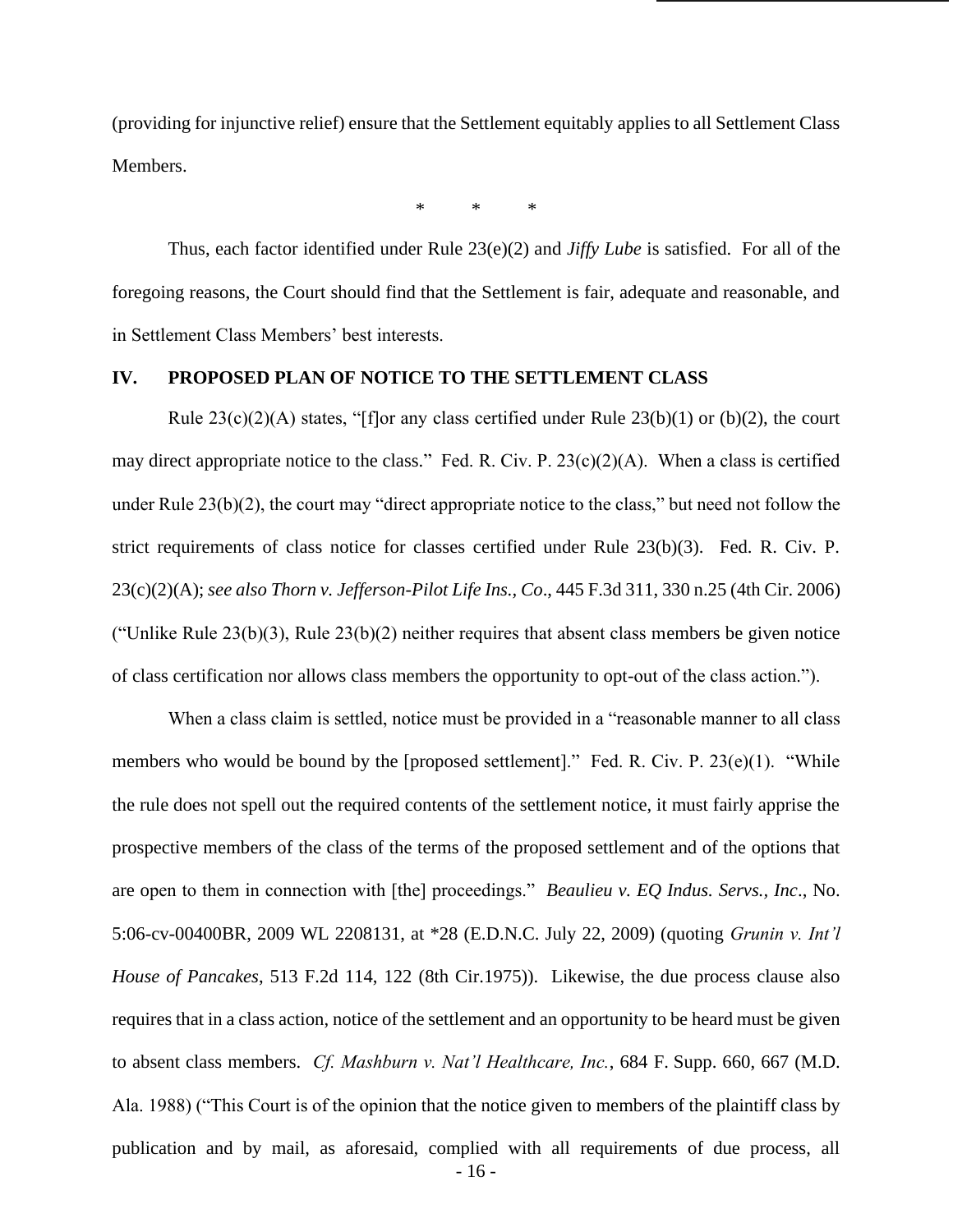requirements of Rule 23 of the Federal Rules of Civil Procedure, and constituted the best notice practicable under the circumstances.").

Here, the Settlement provides for three forms of notice, which will include a description of the material terms of the Settlement, Class Counsel's Fee and Expense Application, the date of the Final Approval Hearing and the date by which any objection by Settlement Class Members to any aspect of the Settlement and/or the Fee and Expense Award must be received. Settlement Agreement, ¶7.1. First, the Notice (attached to the Settlement Agreement as Exhibit B) will be provided by email to numerous state wastewater associations and major industry groups. *Id.*, ¶7.2. Second, the Settling Parties will establish a case-specific website dedicated to the Settlement, which will contain the Notice, the Settlement Agreement and other relevant documents and information. Third, a Summary Notice (attached to the Settlement Agreement as Exhibit C) will be published through a press release issued by the Settling Parties. *Id.*, ¶7.5. The contents and method of the Notice therefore satisfy all applicable requirements.

Accordingly, in granting preliminary settlement approval, the Court should also approve the Settling Parties' proposed form and method of giving notice to the Settlement Class.

#### **V. CERTIFICATION OF THE SETTLEMENT CLASS IS APPROPRIATE**

Under the terms of the Settlement Agreement, the Settling Parties have agreed, for the purposes of the Settlement only, to the certification of the Settlement Class. The Settlement Class is defined as: "All STP Operators in the United States whose systems were in operation between January 6, 2018 and the date of preliminary approval." Settlement Agreement,  $\P$ 1.23.<sup>7</sup>

The Fourth Circuit encourages federal courts to "give Rule 23 a liberal rather than a restrictive construction, adopting a standard of flexibility in application which will in the particular

<sup>7</sup> STP Operators refers to "entities that own and/or operate sewage or wastewater conveyance and treatment systems, including municipalities, authorities and wastewater districts." Settlement Agreement at 1.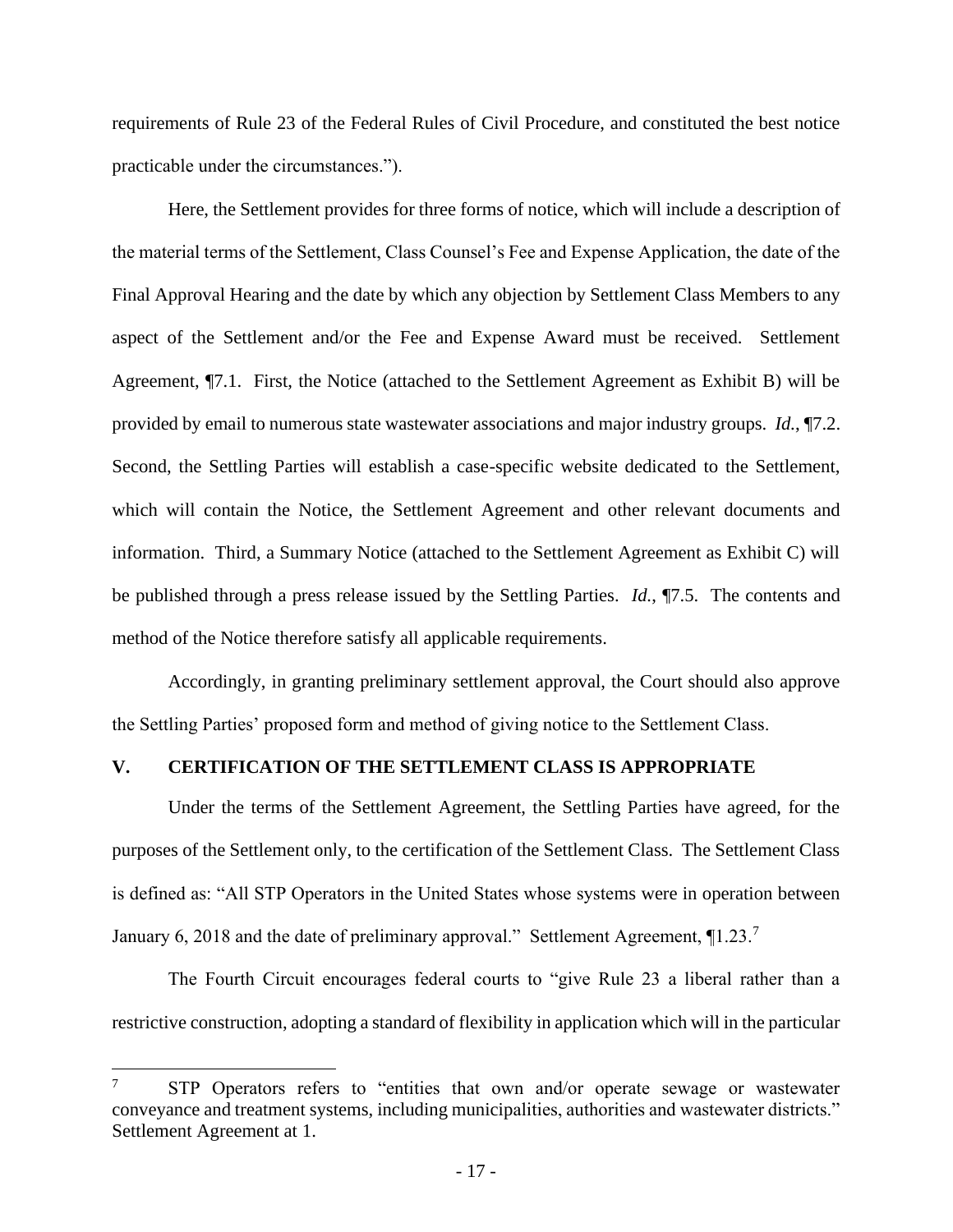<span id="page-24-3"></span>case best serve the ends of justice for the affected parties and . . . promote judicial efficiency." *Gunnells v. Healthplan Servs., Inc.*, 348 F.3d 417, 424 (4th Cir. 2003). In order to obtain class certification, a plaintiff must establish the Rule 23(a) requirements of numerosity, commonality, typicality, and adequacy of representation and demonstrate that the action may be maintained under one of the three subsections of Rule 23(b). *See Calderon v. GEICO Gen. Ins. Co.*, 279 F.R.D. 337, 345 (D. Md. 2012). Here, the Settling Parties assert for settlement purposes only that the requirements of Federal Rule of Civil Procedure 23(a) and (b)(2) have been satisfied.

#### <span id="page-24-2"></span>**A. The Proposed Settlement Class Satisfies Rule 23(a)**

The proposed Settlement Class here satisfies the requirements of Rule 23(a): numerosity, commonality, typicality, and adequacy of representation.

#### <span id="page-24-4"></span><span id="page-24-1"></span>**1. Numerosity**

<span id="page-24-0"></span>Rule 23(a)(1) permits class treatment where "the class is so numerous that joinder of all members is impracticable[.]" *See Owens v. Metro. Life Ins. Co*., 323 F.R.D. 411, 415 (N.D. Ga. 2017). "No consistent standard has been developed for establishing numerosity in class actions." *Ballard v. Blue Shield of S.W. Va., Inc.*, 543 F.2d 1075, 1080 (4th Cir. 1976) (citing 7 C. Wright & A. Miller, *Federal Practice & Procedures* §1762 (1972)); *Brady v. Thurston Motor Lines*, 726 F.2d 136, 145 (4th Cir. 1984) (no specific size is necessary).

<span id="page-24-5"></span>By one metric, the number of STP Operators in the United States is estimated to be over 14,000.<sup>8</sup> Thus, numerosity is easily satisfied here. *See Williams v. Henderson*, 129 F. App'x 806, 811 (4th Cir. 2005) (indicating that a class with over 30 members justifies a class).

<span id="page-24-6"></span><sup>8</sup> *See U.S. Wastewater Treatment*, UNIVERSITY OF MICHIGAN CENTER FOR SUSTAINABLE SYSTEMS (Oct. 2020), http://css.umich.edu/factsheets/us-wastewater-treatment-factsheet (citing 2016 U.S. EPA statistics for Publicly Owned Treatment Works, or "POTWs").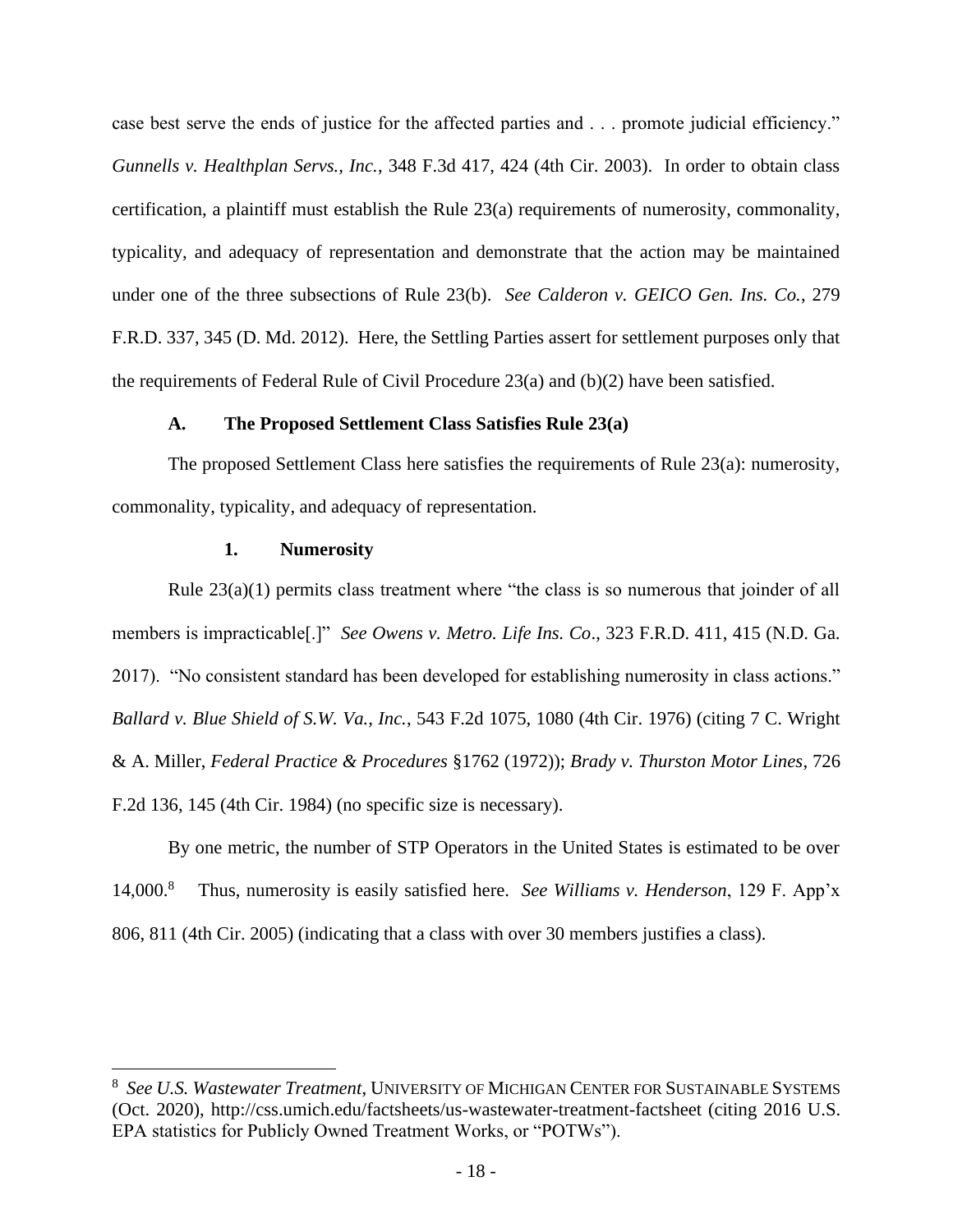#### **2. Commonality**

To meet the commonality requirement, there must be "questions of law or fact common to the class." Fed. R. Civ. P.  $23(a)(2)$ . This does not require that all, or even most issues be common, but only that common issues exist. "The commonality element is generally satisfied when a plaintiff alleges that '[d]efendants have engaged in a standardized course of conduct that affects all class members.'" *In re Checking Acct. Overdraft Litig.*, 275 F.R.D. 666, 673 (S.D. Fla. 2011).

The proposed Settlement Class also easily satisfies Rule 23(a)(2). Common questions include, but are not limited to:

<span id="page-25-0"></span>a) whether Defendants mislabel their flushable wipes so as to have consumers believe that their flushable wipes will not cause harm to sewer systems in their area;

b) whether Defendants' business practices violate South Carolina law;

c) whether Defendants knew or should have known that the labeling on their flushable wipes was false, misleading or deceptive when issued;

d) whether Defendants' flushable wipes cause adverse effects on STP Operators' systems;

e) whether Defendants sell, distribute, manufacture or market flushable wipes in South Carolina and nationwide that are in fact flushable;

f) whether Defendants' flushable wipes are safe for sewer systems; and

g) whether Plaintiff and Class members are entitled to injunctive relief.

Similar actions centering on the labeling of flushable wipes have been found to present

common questions of law and fact. *See Kurtz v. Kimberly-Clark Corp.*, 414 F. Supp. 3d 317, 321

(E.D.N.Y. 2019) (finding consumer allegations that Flushable Wipes do not perform as advertised

to present common issues of fact and law).

#### <span id="page-25-1"></span>**3. Typicality**

Rule 23(a)(3)'s typicality requirement asks whether "the claims or defenses of the representative parties are typical of the claims or defenses of the class." Fed. R. Civ. P. 23(a)(3). To be typical, the class representative's claims "cannot be so different from the claims of absent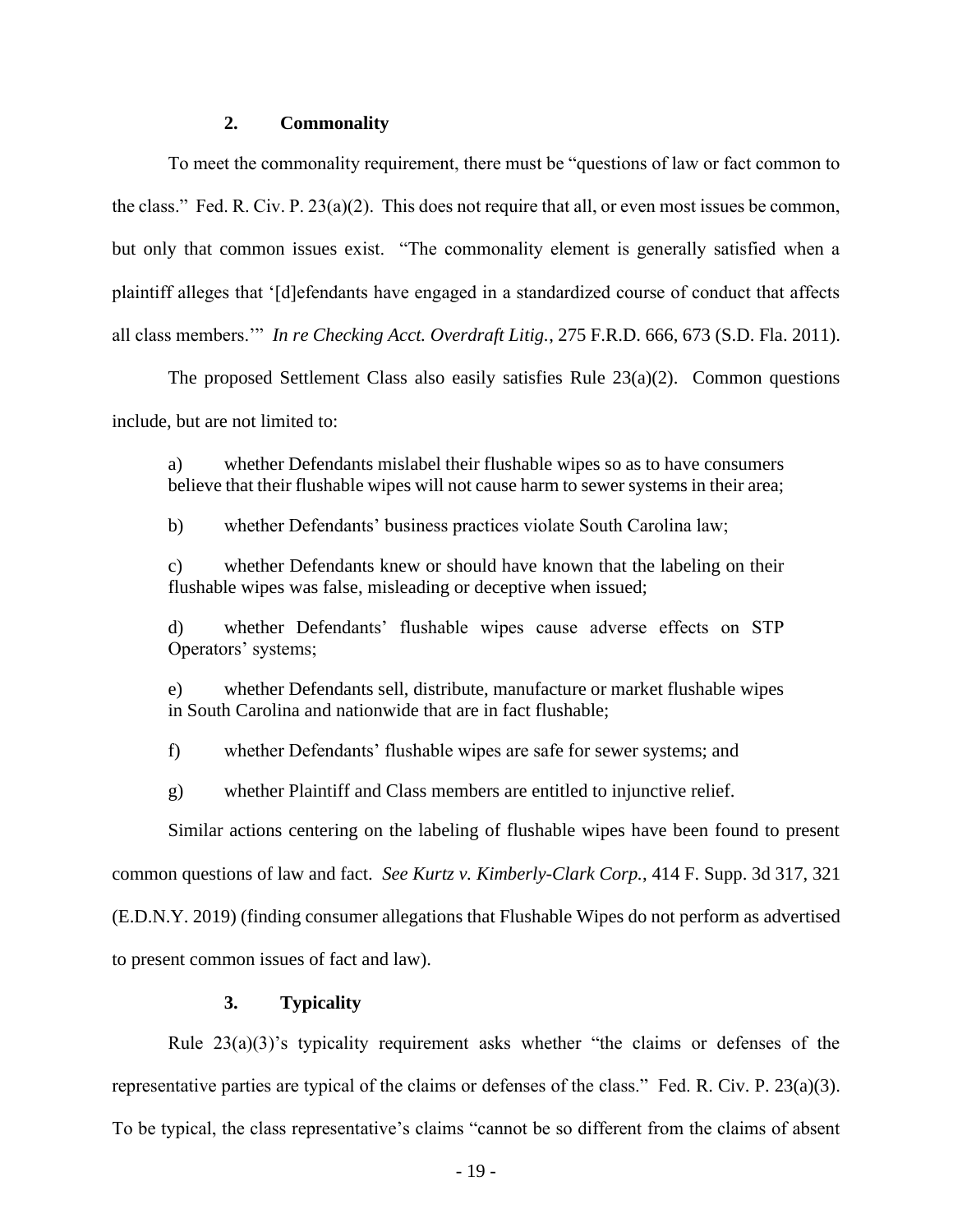<span id="page-26-1"></span>class members that their claims will not be advanced by plaintiff's proof of his own individual claim." *Deiter v. Microsoft Corp.*, 436 F.3d 461, 466-67 (4th Cir. 2006).

Here, Plaintiff's and other Settlement Class Members' claims arise out of the same course of conduct by Defendants and are based on identical legal theories. As discussed above, Plaintiff alleges that Defendants' flushable wipes did not conform to the representations on their packaging, which caused excessive and recurring harm to Settlement Class Members' facilities. These claims are identical to the legal claims belonging to all Settlement Class Members and would present proof of Defendants' liability on the basis of common facts supporting the appropriateness of injunctive relief. *See Schulman*, 807 F.3d at 608-09 ("[B]ecause of the group nature of the harm alleged and the broad character of the relief sought, the (b)(2) class is, by its very nature, assumed to be a homogenous and cohesive group with few conflicting interests among its members.").

#### <span id="page-26-2"></span>**4. Adequacy**

<span id="page-26-0"></span>Rule 23(a)(4) requires that "the representative parties will fairly and adequately protect the interests of the class." Fed. R. Civ. P. 23(a)(4). To meet this requirement, the named class representatives must show that "they will fairly and adequately protect the interests of every putative claimant by showing that they have no interests that are antagonistic to other class members and that they are competent to undertake the case." *Reed*, 2016 WL 7438449, at \*4. "The Court should also consider the adequacy of representation by Class Counsel." *Id*. For the first requirement (adequacy of class representatives), Fourth Circuit courts have required that plaintiffs merely show that "Named Plaintiffs' interests are directly aligned with the interests of absent class members." *Id*. For the second requirement (adequacy of class counsel), courts in the Fourth Circuit generally presume adequacy is met "in the absence of specific proof to the contrary." *Id*.; *see also Case*, 2015 WL 12851717, at \*5 (quoting same).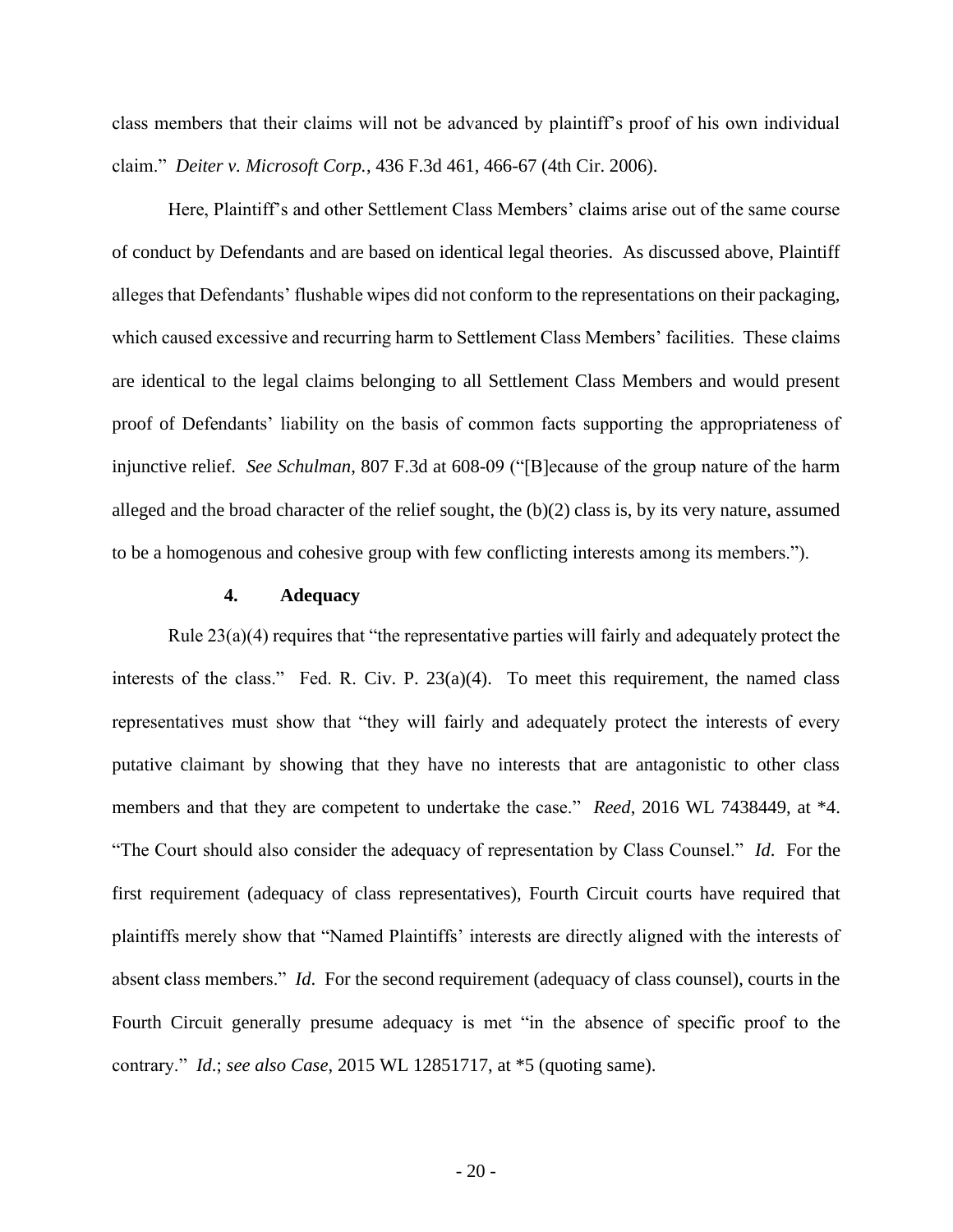Plaintiff easily satisfies both prongs of the adequacy requirement. The interests of Plaintiff and absent Settlement Class Members align because they each have been harmed by, and/or are at risk of being harmed by, the same course of conduct, and each Settlement Class Member will benefit from the terms of the Settlement. Plaintiff has demonstrated its adequacy and dedication through its active involvement in the case (including meeting with Defense Counsel and Defendant) and its own attempts to remedy the Complaint's allegations, including publicly discussing flushable wipes-related problems at issue in the Action and attempting to educate the public on related flushability issues (and commitment to further do so through the Settlement).<sup>9</sup> Plaintiff, which has incurred expenses and anticipates incurring additional expenses due to flushable wipes in its capacity as a wastewater utility system, has no interests that are antagonistic to the interests of any of the Settlement Class Members.

Plaintiff also meets the second prong of the adequacy requirement. To date, Class Counsel has invested significant attorney and staff time to this matter. Robbins Geller is a preeminent nationwide plaintiffs' firm specializing in complex class action litigation, and currently serves as lead counsel in other flushable wipes-related litigation. *See* www.rgrdlaw.com. Robbins Geller has served as lead or co-lead counsel in hundreds of class actions in almost every state in the country, and has achieved considerable success, including attaining one of the five largest recoveries in the Fourth Circuit at the time in *Nieman v. Duke Energy Corp., et al*., No. 12-cv-00456 (W.D.N.C.). *See* https://www.rgrdlaw.com/cases-nieman-v-duke-energy-corp.html. Likewise, AquaLaw is a preeminent firm with a wide-ranging municipal water practice, serving

<span id="page-27-1"></span><span id="page-27-0"></span><sup>9</sup> *See, e.g.*, *What Not to Flush*, CHARLESTON WATER SYSTEM, <http://charlestonwater.com/361/What-Not-to-Flush> (last visited Apr. 25, 2021); Andrew Brown, *Charleston Water System sues manufacturers, retailers, over 'flushable' toilet wipes*, THE POST AND COURIER (Jan. 8, 2021), https://www.postandcourier.com/business/charleston-water-systemsues-manufacturers-retailers-over-flushable-toilet-wipes/article\_99b29254-51c5-11eb-b7faeb9a98184e11.html; Settlement Agreement, ¶2.1(b)((ii).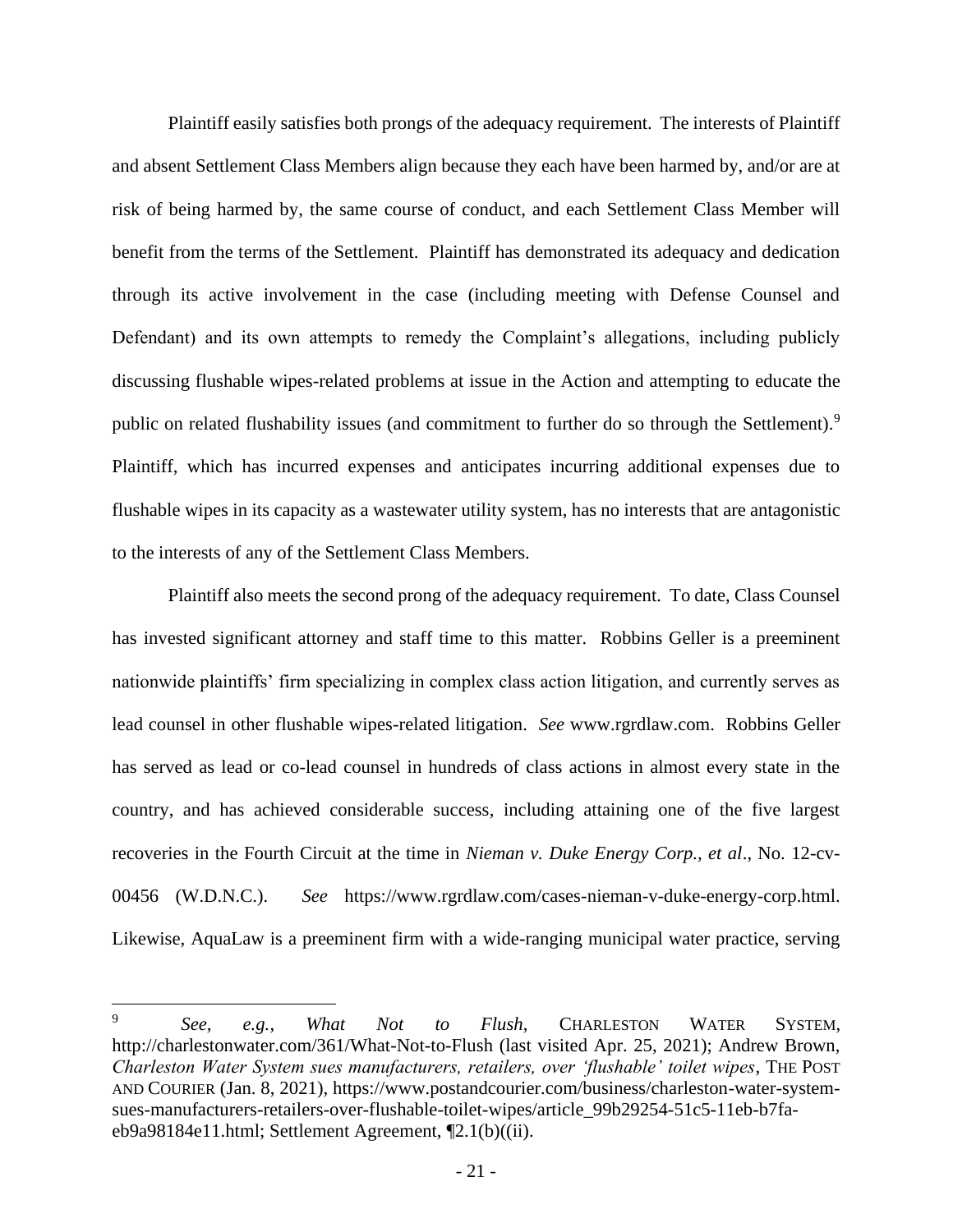public utilities and other entities nationwide and litigating a wide range of disputes in State and federal courts involving water and infrastructure. *See* www.aqualaw.com.

Accordingly, both Rule  $23(a)(4)$  and Rule  $23(g)$  are satisfied. Plaintiff should be designated as Class Representative of the Settlement Class, and Robbins Geller and AquaLaw should be designated as Class Counsel.

#### <span id="page-28-0"></span>**B. The Settlement Class Satisfies Rule 23(b)(2)**

Rule 23(b)(2) permits certification where "the party opposing the class has acted or refused to act on grounds that apply generally to the class, so that final injunctive relief or corresponding declaratory relief is appropriate respecting the class as a whole." Fed. R. Civ. P. 23(b)(2). Class actions alleging claims for nuisance, trespass, and/or negligence are commonly certified under Rule 23(b)(2). *See, e.g., Olden v. LaFarge Corp.*, 203 F.R.D. 254, 271 (E.D. Mich. 2001), *aff'd*, 383 F.3d 495 (6th Cir. 2004) (certifying class alleging claims for nuisance and negligence under Rule 23(b)(2)). Here, Plaintiff has similarly requested injunctive relief (from harm caused by the continued design, marketing, manufacturing, distribution and/or sale of flushable wipes), and alleges that Defendants have "refused to act" by failing to adopt and implement appropriate product improvements and labeling changes. *See id*.

<span id="page-28-1"></span>Additionally, "Rule 23(b)(2) classes are 'mandatory,' in that 'opt-out rights' for class members are deemed unnecessary and are not provided under the Rule." *Schulman*, 807 F.3d at 609 (citing *Wal-Mart Stores, Inc. v. Dukes*, 131 S.Ct. 2541, 2558 (2011)). Indeed, all Settlement Class Members will benefit equally from the injunctive relief presented by the Settlement. While Settlement Class Members thus cannot opt out of the Settlement, they may object to the Settlement or express any concerns they may have before final Court approval.

Therefore, Plaintiff respectfully submits that there is good reason and just cause to certify the Settlement Class, for settlement purposes, under Rule 23(b)(2).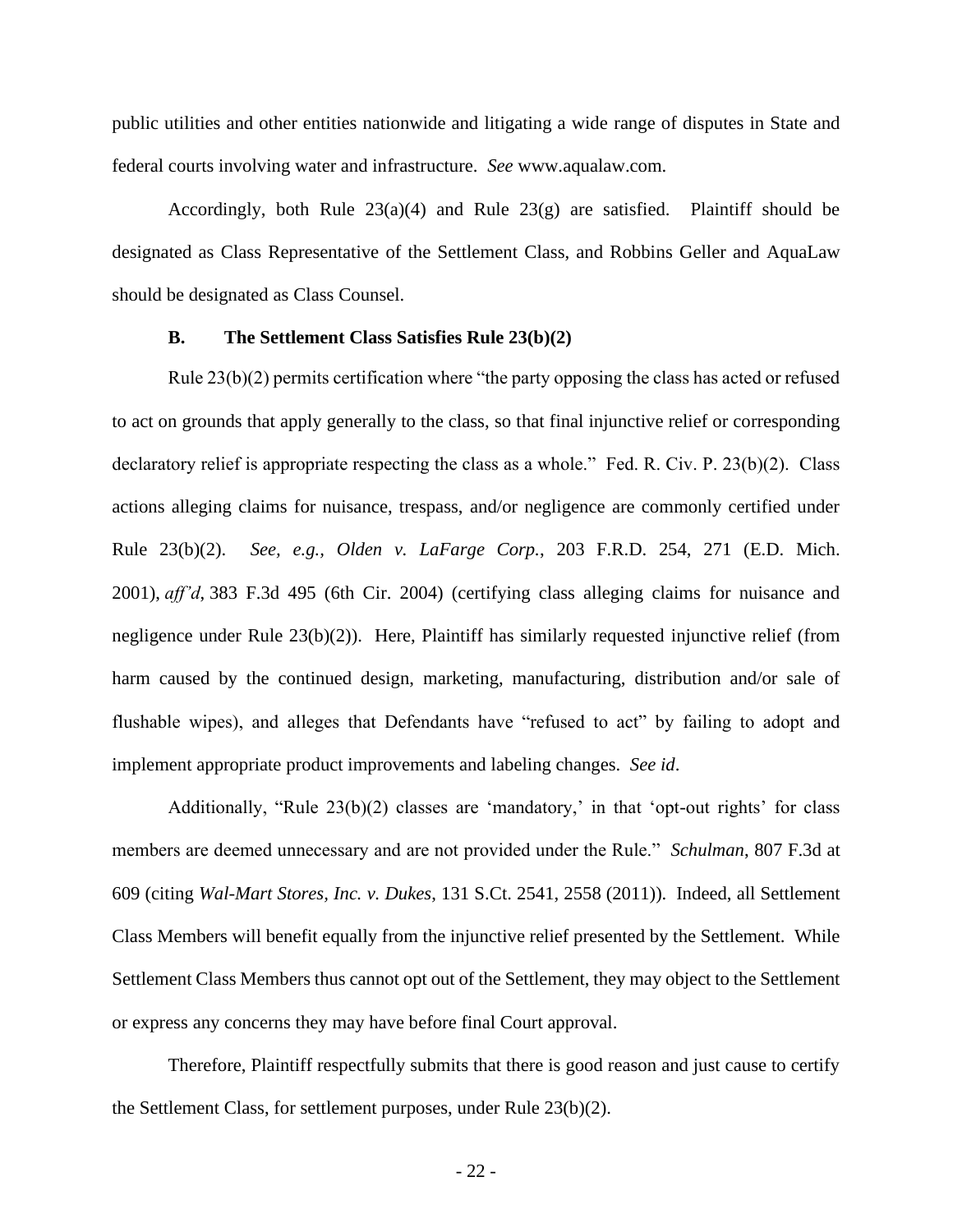### **VI. CONCLUSION**

For the foregoing reasons, Plaintiff respectfully asks that the Court grant preliminary approval of the proposed Settlement and enter the proposed Order Granting Motion for Preliminary Approval of Class Action Settlement, submitted as Exhibit D to the Stipulation.

DATED: April 26, 2021 AQUALAW PLC

F. PAUL CALAMITA (ID #12740)

*/s/ F. Paul Calamita*  F. PAUL CALAMITA

6 South Fifth Street Richmond, VA 23219 Telephone: 804/716-9021 804/716-9022 (fax) paul@aqualaw.com

ROBBINS GELLER RUDMAN & DOWD LLP SAMUEL H. RUDMAN VINCENT M. SERRA SARAH E. DELANEY 58 South Service Road, Suite 200 Melville, NY 11747 Telephone: 631/367-7100 631/367-1173 (fax) srudman@rgrdlaw.com vserra@rgrdlaw.com sdelaney@rgrdlaw.com

*Attorneys for Plaintiff*